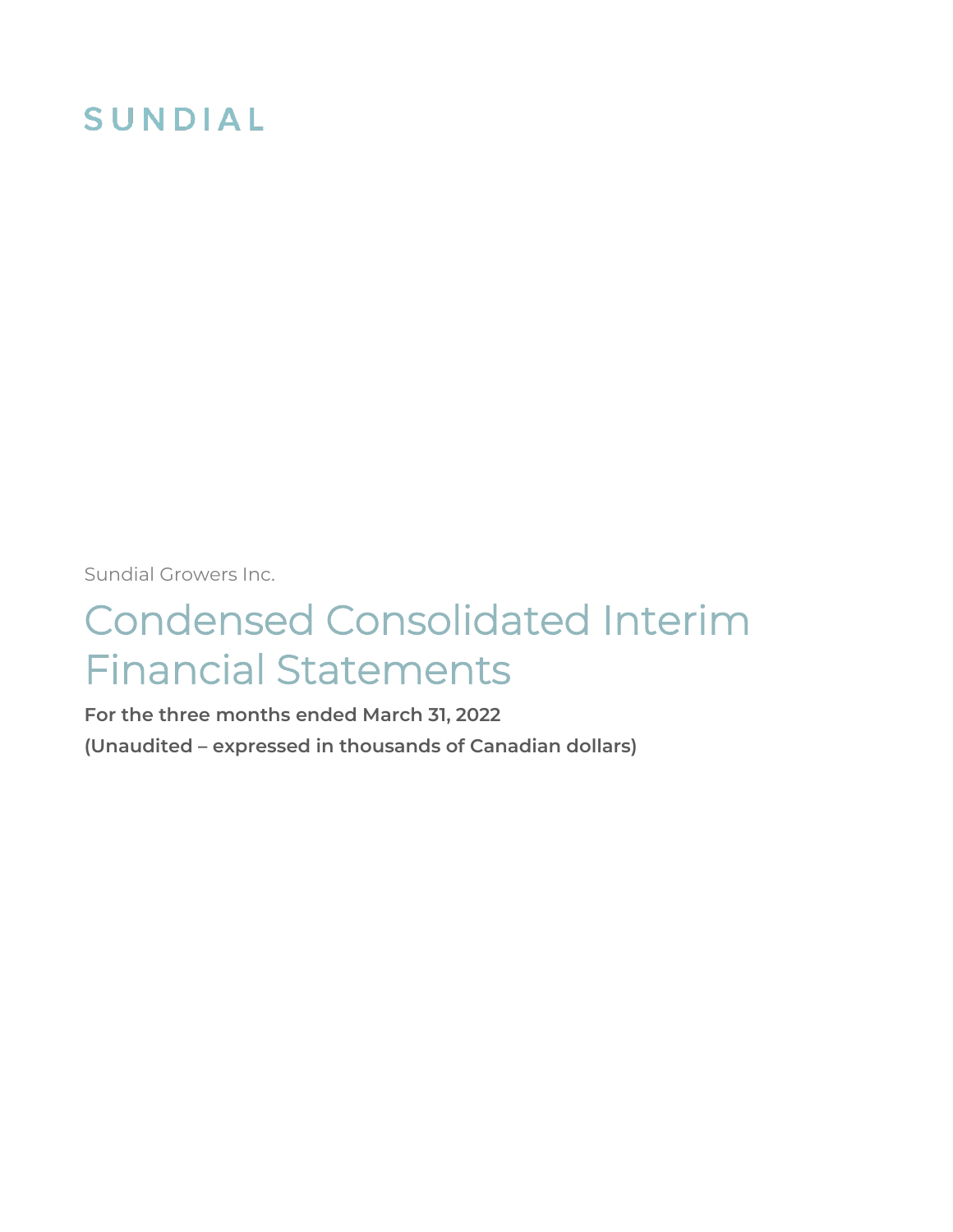#### Sundial Growers Inc. Condensed Consolidated Interim Statement of Financial Position

(Unaudited - expressed in thousands of Canadian dollars)

| As at                                      | Note  | March 31, 2022 | December 31, 2021 |
|--------------------------------------------|-------|----------------|-------------------|
| Assets                                     |       |                |                   |
| <b>Current Assets</b>                      |       |                |                   |
| Cash and cash equivalents                  |       | 422,824        | 558,251           |
| Restricted cash                            | 5     | 21,947         | 27,013            |
| Marketable securities                      | 6     | 66,491         | 83,724            |
| Accounts receivable                        |       | 14,583         | 10,865            |
| <b>Biological assets</b>                   | 7     | 3,731          | 4,410             |
| Inventory                                  | 8     | 140,950        | 29,503            |
| Prepaid expenses and deposits              |       | 12,461         | 4,355             |
| Investments                                | 12    | 3,554          | 3,065             |
| Assets held for sale                       |       | 2,998          | 2,998             |
| Net investment in subleases                | 10    | 4,137          | 3,991             |
|                                            |       | 693,676        | 728,175           |
| Non-current assets                         |       |                |                   |
| Long-term deposits                         |       | 8,988          | 7,725             |
| Property, plant and equipment              | 9     | 319,747        | 63,189            |
| Net investment in subleases                | 10    | 23,005         | 22,571            |
| Intangible assets                          | 11    | 4,674          | 4,709             |
| Investments                                | 12    | 84,551         | 70,498            |
|                                            | 13    |                | 412,858           |
| Equity-accounted investees<br>Goodwill     |       | 466,851        |                   |
| <b>Total assets</b>                        | 3     | 394,780        | 114,537           |
|                                            |       | 1,996,272      | 1,424,262         |
| Liabilities                                |       |                |                   |
| <b>Current liabilities</b>                 |       |                |                   |
| Accounts payable and accrued liabilities   | 18(d) | 62,123         | 38,452            |
| Current portion of lease obligations       | 15    | 23,975         | 5,701             |
| Derivative warrants                        | 14    | 30,058         | 21,700            |
|                                            |       | 116,156        | 65,853            |
| Non-current liabilities                    |       |                |                   |
| Lease obligations                          | 15    | 242,453        | 27,769            |
| Other liabilities                          | 16    | 5,087          | 4,505             |
| <b>Total liabilities</b>                   |       | 363,696        | 98,127            |
| Shareholders' equity                       |       |                |                   |
| Share capital                              | 17(b) | 2,327,443      | 2,035,704         |
| Warrants                                   | 17(c) | 8,092          | 8,092             |
| Contributed surplus                        |       | 61,959         | 60,734            |
| Contingent consideration                   |       | 2,279          | 2,279             |
| Accumulated deficit                        |       | (826, 414)     | (788, 510)        |
| Accumulated other comprehensive income     |       | 874            | 7,607             |
| Total shareholders' equity                 |       | 1,574,233      | 1,325,906         |
| Non-controlling interest                   |       | 58,343         | 229               |
|                                            |       |                |                   |
| Total liabilities and shareholders' equity |       | 1,996,272      | 1,424,262         |

Commitments (note 24) Subsequent events (note 13)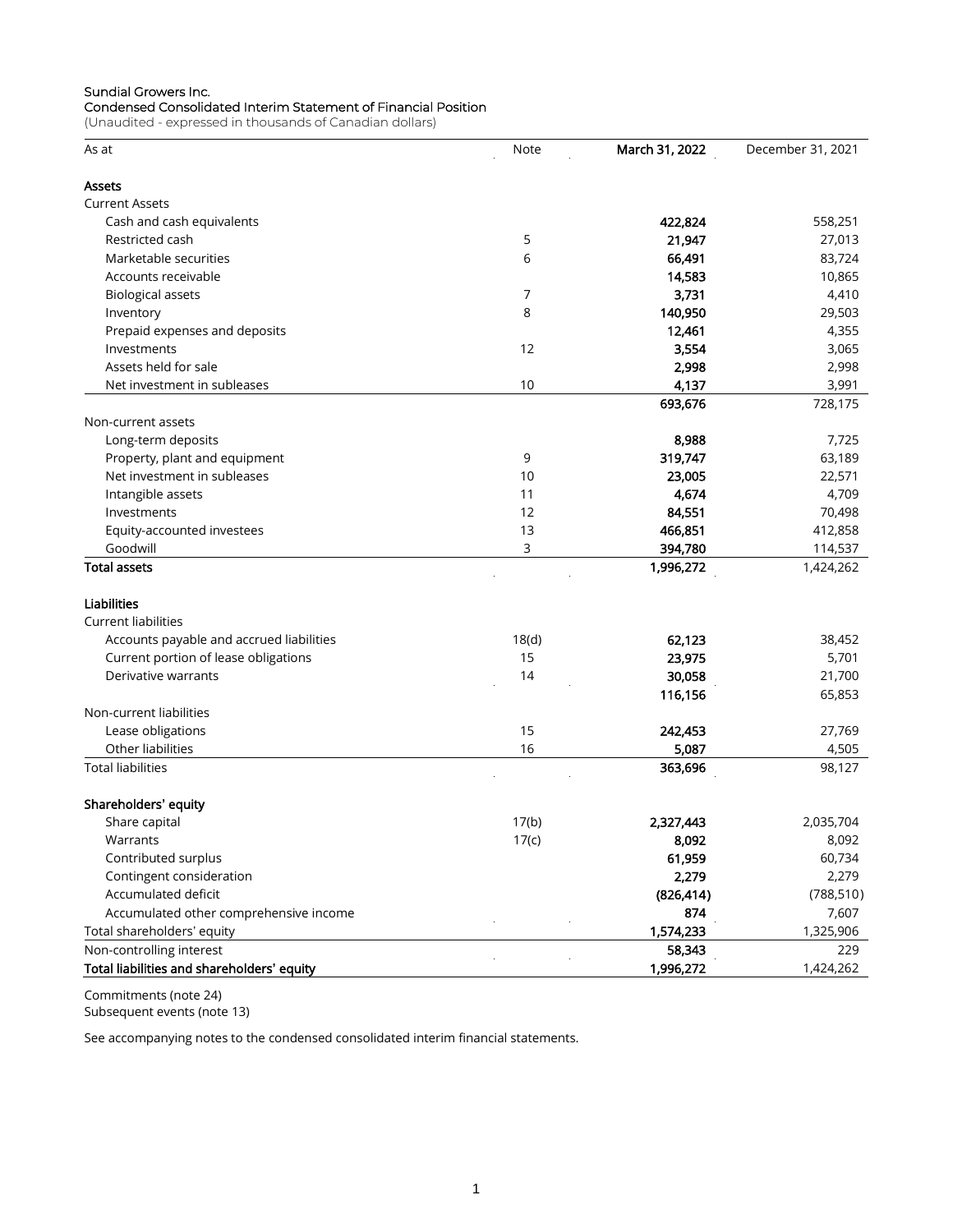#### Sundial Growers Inc. Condensed Consolidated Interim Statement of Loss and Comprehensive Loss

(Unaudited - expressed in thousands of Canadian dollars, except per share amounts)

|                                                                |             |              | Three months ended |
|----------------------------------------------------------------|-------------|--------------|--------------------|
|                                                                |             |              | March 31           |
|                                                                | <b>Note</b> | 2022         | 2021               |
| Gross revenue                                                  | 19          | 20,127       | 11,748             |
| Excise taxes                                                   |             | 2,530        | 1,857              |
| Net revenue                                                    |             | 17,597       | 9,891              |
| Cost of sales                                                  | 8           | 14,326       | 11,445             |
| Inventory obsolescence                                         | 8           | 1,981        | 1,754              |
| Gross margin before fair value adjustments                     |             | 1,290        | (3,308)            |
| Change in fair value of biological assets                      | 7           | 3,690        | (94)               |
| Change in fair value realized through inventory                |             | (1,561)      | (50)               |
| Gross margin                                                   |             | 3,419        | (3,452)            |
| Interest and fee revenue                                       | 20          | 3,861        | 2,849              |
| Investment (loss) income                                       | 20          | (17,710)     | 12,900             |
| Share of profit of equity-accounted investees                  | 13          | 4,091        |                    |
| General and administrative                                     |             | 10,682       | 7,093              |
| Sales and marketing                                            |             | 1,111        | 950                |
| Research and development                                       |             | 95           | 235                |
| Depreciation and amortization                                  | 9,11        | 739          | 1,058              |
| Share-based compensation                                       | 18          | 4,204        | 3,456              |
| Government subsidies                                           |             |              | (2, 180)           |
| (Loss) income from operations                                  |             | (23, 170)    | 1,685              |
| <b>Transaction costs</b>                                       |             | (6,481)      | (3,648)            |
| Finance income (costs), net                                    | 21          | 61           | (51)               |
| Change in estimate of fair value of derivative warrants        | 14          | (8,300)      | (129, 944)         |
| Foreign exchange loss                                          |             | (150)        | (440)              |
| Loss on disposition of PP&E                                    |             |              | (117)              |
| Other expenses                                                 |             |              | (1,930)            |
| Loss before income tax                                         |             | (38,040)     | (134, 445)         |
| Income tax recovery                                            |             |              |                    |
| Net loss                                                       |             | (38,040)     | (134, 445)         |
| Equity-accounted investees - share of OCI                      | 13          | (6,733)      |                    |
| Comprehensive loss                                             |             | (44, 773)    | (134, 445)         |
| Net loss attributable to:                                      |             |              |                    |
| Sundial Growers Inc.                                           |             | (37,904)     | (134, 416)         |
| Non-controlling interest                                       |             | (136)        | (29)               |
|                                                                |             | (38,040)     | (134, 445)         |
| Comprehensive loss attributable to:                            |             |              |                    |
| Sundial Growers Inc.                                           |             | (44, 637)    | (134, 416)         |
| Non-controlling interest                                       |             | (136)        | (29)               |
|                                                                |             | (44, 773)    | (134, 445)         |
| Net loss per common share attributable to Sundial Growers Inc. |             |              |                    |
| Basic and diluted                                              | 22          | \$<br>(0.02) | (0.09)<br>\$       |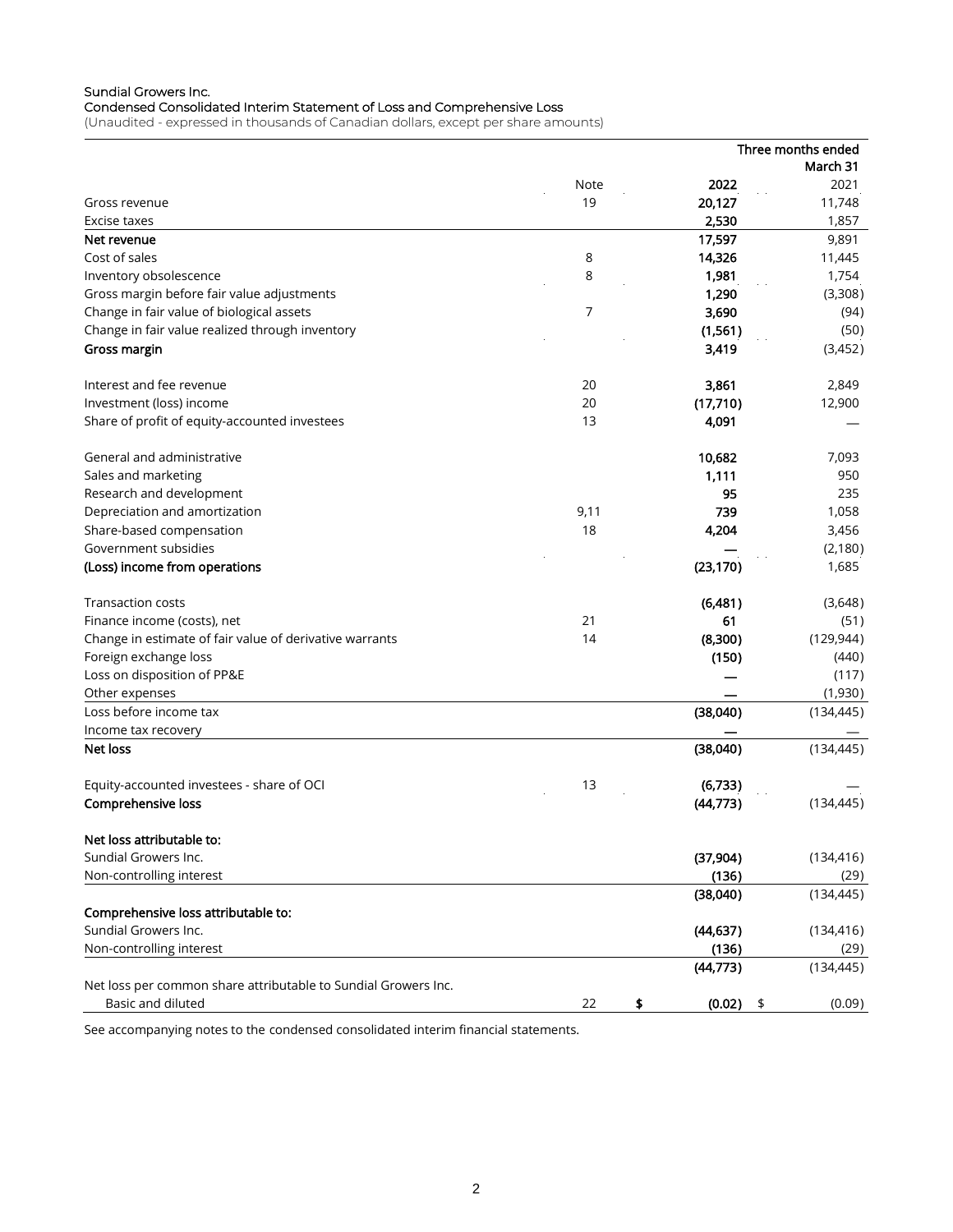#### Sundial Growers Inc.

#### Condensed Consolidated Interim Statement of Changes in Shareholders' Equity

(Unaudited - expressed in thousands of Canadian dollars)

|                               |       |               |          |             |               |             | Accumulated   |             |              |
|-------------------------------|-------|---------------|----------|-------------|---------------|-------------|---------------|-------------|--------------|
|                               |       |               |          |             |               |             | other         | Non-        |              |
|                               |       |               |          | Contributed | Contingent    | Accumulated | comprehensive | controlling |              |
|                               | Note  | Share capital | Warrants | surplus     | consideration | deficit     | income        | interest    | Total equity |
| Balance at December 31, 2021  |       | 2,035,704     | 8,092    | 60,734      | 2,279         | (788, 510)  | 7,607         | 229         | 1,326,135    |
| Net loss                      |       |               |          |             |               | (37, 904)   |               | (136)       | (38,040)     |
| Other comprehensive loss      |       |               |          |             |               |             | (6,733)       |             | (6, 733)     |
| Share issuances               | 17(b) | 2,870         |          |             |               |             |               |             | 2,870        |
| Acquisition                   | 3     | 287,129       |          |             |               |             |               | 58,250      | 345,379      |
| Share-based compensation      | 18    |               |          | 2,965       |               |             |               |             | 2,965        |
| Employee awards exercised     | 17(b) | 1,740         |          | (1,740)     |               |             |               |             |              |
| Balance at March 31, 2022     |       | 2,327,443     | 8,092    | 61,959      | 2,279         | (826, 414)  | 874           | 58,343      | 1,632,576    |
| Balance at December 31, 2020  |       | 762,046       | 6,138    | 59,344      | 2,279         | (558, 128)  |               | (1,984)     | 269,695      |
| Net loss                      |       |               |          |             |               | (134, 416)  |               | (29)        | (134, 445)   |
| Loss of control of subsidiary |       |               |          |             |               |             |               | 2,013       | 2,013        |
| Share issuances               |       | 647,315       |          |             |               |             |               |             | 647,315      |
| Share issuance costs          |       | (13, 483)     |          |             |               |             |               |             | (13, 483)    |
| Derivative warrants exercised |       | 277,136       |          |             |               |             |               |             | 277,136      |
| Share-based compensation      |       |               |          | 3,455       |               |             |               |             | 3,456        |
| Employee warrants exercised   |       | 2,580         |          | (2,429)     |               |             |               |             | 151          |
| Balance at March 31, 2021     |       | 1,675,595     | 6,138    | 60,370      | 2,279         | (692, 544)  |               |             | 1,051,838    |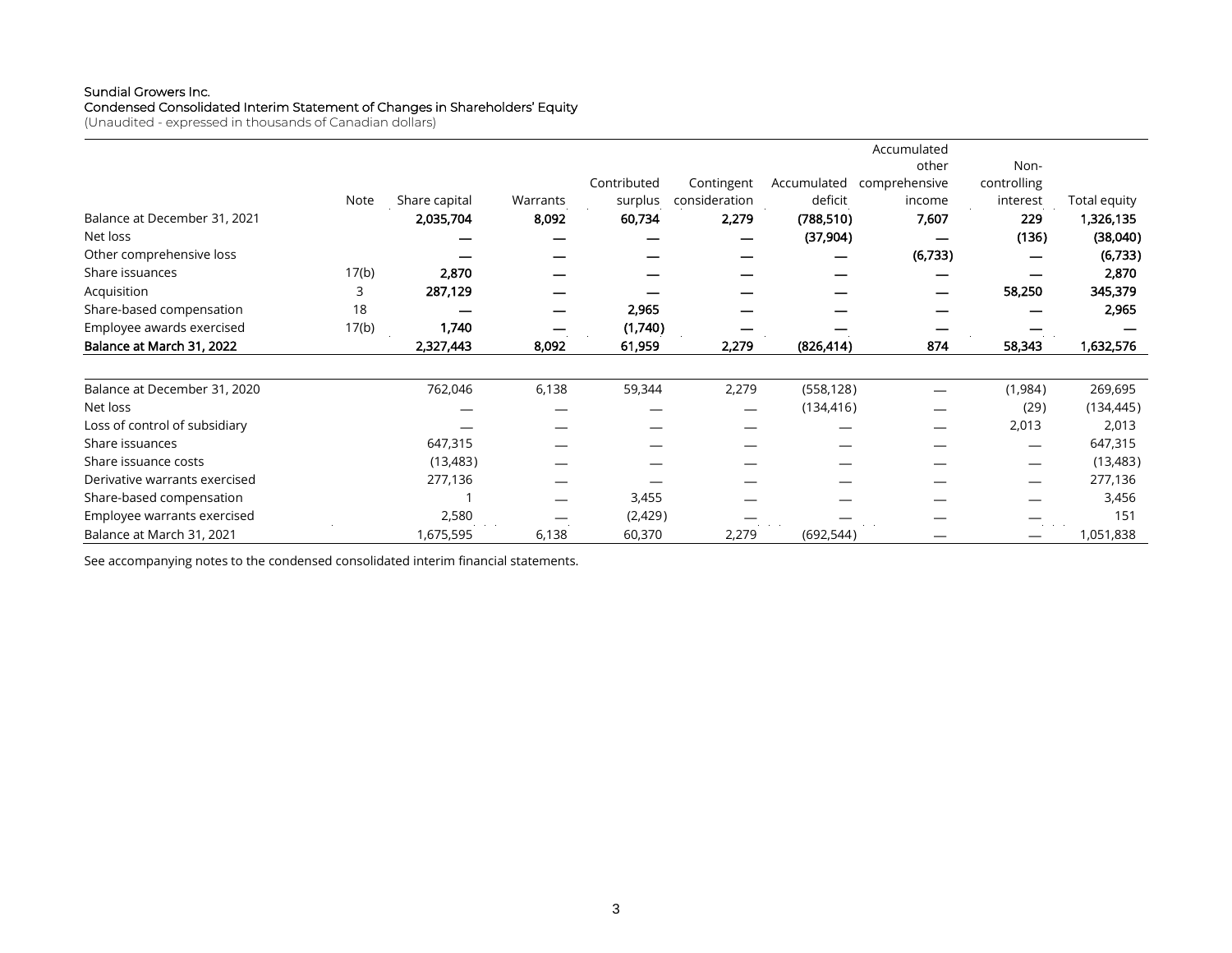#### Sundial Growers Inc.

Condensed Consolidated Interim Statement of Cash Flows (Unaudited - expressed in thousands of Canadian dollars)

|                                                                         |             |            | Three months ended |
|-------------------------------------------------------------------------|-------------|------------|--------------------|
|                                                                         |             |            | March 31           |
|                                                                         | <b>Note</b> | 2022       | 2021               |
| Cash provided by (used in):                                             |             |            |                    |
| Operating activities                                                    |             |            |                    |
| Net loss for the period                                                 |             | (38,040)   | (134, 445)         |
| Adjustments for:                                                        |             |            |                    |
| Interest and fee revenue                                                | 20          | (3,861)    |                    |
| Change in fair value of biological assets                               |             | (3,690)    | 94                 |
| Share-based compensation                                                | 18          | 4,204      | 3,456              |
| Depreciation and amortization                                           | 9,11        | 2,439      | 2,407              |
| Loss on disposition of PP&E                                             |             |            | 117                |
| Inventory obsolescence                                                  | 8           | 1,981      | 1,754              |
| Finance (income) costs                                                  | 21          | (61)       | 23                 |
| Change in estimate of fair value of derivative warrants                 | 14          | 8,300      | 129,944            |
| Unrealized foreign exchange loss                                        |             | 16         | 1,905              |
| Share of profit of equity-accounted investees                           | 13          | (4,091)    |                    |
| Other expenses                                                          |             |            | 1,862              |
| Gain on disposition of marketable securities                            | 6,20        |            | (8,019)            |
| Unrealized loss (gain) on marketable securities                         | 6,20        | 17,834     | (4,881)            |
| Additions to marketable securities                                      | 6           | (601)      | (36,740)           |
| Proceeds from disposal of marketable securities                         | 6           |            | 16,058             |
| Income distributions from equity-accounted investees                    |             | 685        |                    |
| Interest received                                                       |             | 3,715      |                    |
| Change in non-cash working capital                                      |             | (14, 850)  | (7,901)            |
| Net cash used in operating activities                                   |             | (26,020)   | (34, 366)          |
| Investing activities                                                    |             |            |                    |
| Additions to property, plant and equipment                              | 9           | (981)      | (119)              |
| Additions to intangible assets                                          | 11          | (56)       |                    |
| Additions to investments                                                | 12          | (14, 431)  | (10, 560)          |
| Additions to equity-accounted investees                                 | 13          | (57, 320)  |                    |
| Proceeds from disposal of PP&E                                          |             |            | 60                 |
| Acquisition, net of cash acquired                                       | 3           | (31, 149)  |                    |
| Change in non-cash working capital                                      |             | (35)       | (240)              |
| Net cash used in investing activities                                   |             | (103, 972) | (10, 859)          |
| Financing activities                                                    |             |            |                    |
| Change in restricted cash                                               | 5           | 5.066      | 5,233              |
| Payments on lease obligations, net                                      |             | (447)      | (123)              |
| Proceeds from issuance of shares and registered offerings, net of costs | 17(b)       |            | 735,088            |
| Proceeds from exercise of derivative warrants                           |             |            | 119,318            |
| Proceeds from exercise of employee warrants                             |             |            | 151                |
| Repayment of long-term debt                                             |             | (10,000)   |                    |
|                                                                         |             |            |                    |
| Change in non-cash working capital                                      |             | (54)       | 579                |
| Net cash (used in) provided by financing activities                     |             | (5, 435)   | 860,246            |
| Effect of exchange rate changes on cash held in foreign currency        |             |            | (1,952)            |
| Change in cash and cash equivalents                                     |             | (135, 427) | 813,069            |
| Cash and cash equivalents, beginning of period                          |             | 558,251    | 60,376             |
| Cash and cash equivalents, end of period                                |             | 422,824    | 873,445            |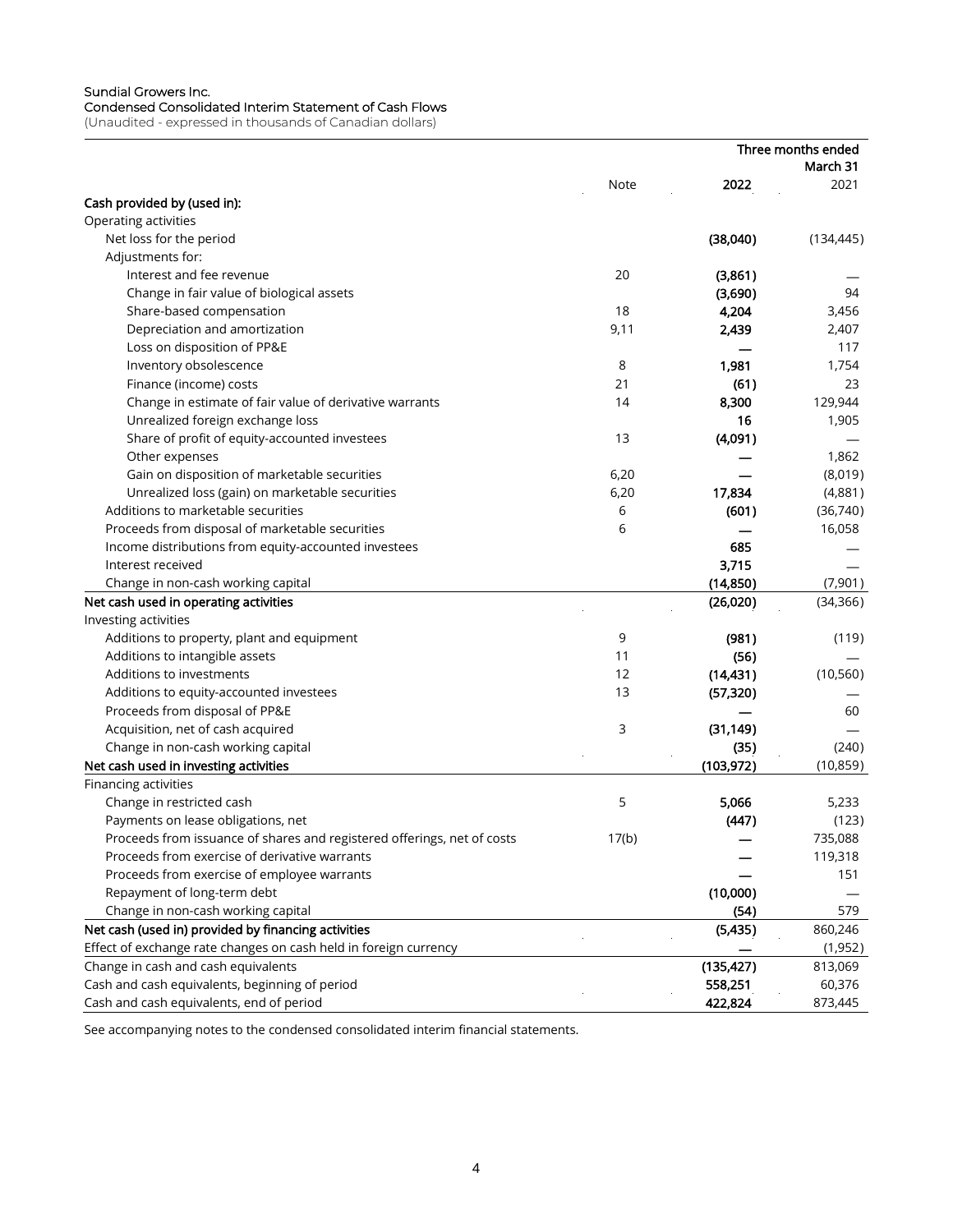For the three months ended March 31, 2022 (Unaudited, expressed in thousands of Canadian dollars, except where otherwise noted)

## **1. DESCRIPTION OF BUSINESS**

Sundial Growers Inc. ("Sundial" or the "Company") was incorporated under the *Business Corporations Act* (Alberta) on August 19, 2006.

The Company's head office is located at 300, 919 11th Avenue SW, Calgary, Alberta, Canada.

The principal activities of the Company are the production, distribution and sale of cannabis in Canada pursuant to the Cannabis Act (Canada) (the "Cannabis Act"), the operation and support of corporate-owned and franchise retail cannabis stores in Canadian jurisdictions where the private sale of recreational cannabis is permitted, the retailing of wines, beers and spirits and the deployment of capital to investment opportunities. The Cannabis Act regulates the production, distribution, and possession of cannabis for both medical and adult recreational access in Canada. The Company also owns approximately 63% of Nova Cannabis Inc. ("Nova") (TSX: NOVC), whose principal activities are the retail sale of cannabis.

Sundial and its subsidiaries currently operate solely in Canada. Through its joint venture SunStream Bancorp Inc. (note 13), the Company also provides growth capital that pursues indirect investment and financial services opportunities in the global cannabis sector, as well as other investment opportunities. The Company also makes strategic portfolio investments in debt and equity securities.

The Company's common shares trade on the Nasdaq Capital Market ("Nasdaq") under the ticker symbol "SNDL".

## **COVID-19**

The global impact of COVID-19 has contributed to uncertainty as to the health of the global economy. The Company has implemented several pandemic-related procedures and protocols at its facilities, including enhanced screening measures, enhanced cleaning and sanitation processes with increased frequency and encouraging social distancing measures. At the retail store level, the Company has implemented enhanced in-store procedures including increased frequency of cleaning, installing safety shields and reducing paper materials. The Company has also adapted its business model by moving toward online sales platforms that enable customers to order products online for fast pickup and payment in store. The Company believes that it can maintain safe operations with these pandemic-related procedures and protocols in place.

## **2. BASIS OF PRESENTATION**

## **A) STATEMENT OF COMPLIANCE**

The condensed consolidated interim financial statements ("financial statements") have been prepared in accordance with International Accounting Standard 34 – Interim Financial Reporting as issued by the International Accounting Standards Board ("IASB") and interpretations of the International Financial Reporting Interpretations Committee ("IFRIC"). These financial statements were prepared using the same accounting policies and methods as those disclosed in the annual consolidated financial statements for the year ended December 31, 2021. These financial statements should be read in conjunction with the annual consolidated financial statements for the Company for the year ended December 31, 2021.

These financial statements were approved and authorized for issue by the Board of Directors ("Board") on May 15, 2022.

## **3. BUSINESS ACQUISITION**

#### **A) ALCANNA**

On October 7, 2021, the Company announced that it had entered into an arrangement agreement with Alcanna Inc. ("Alcanna") pursuant to which the Company would acquire all of the issued and outstanding common shares of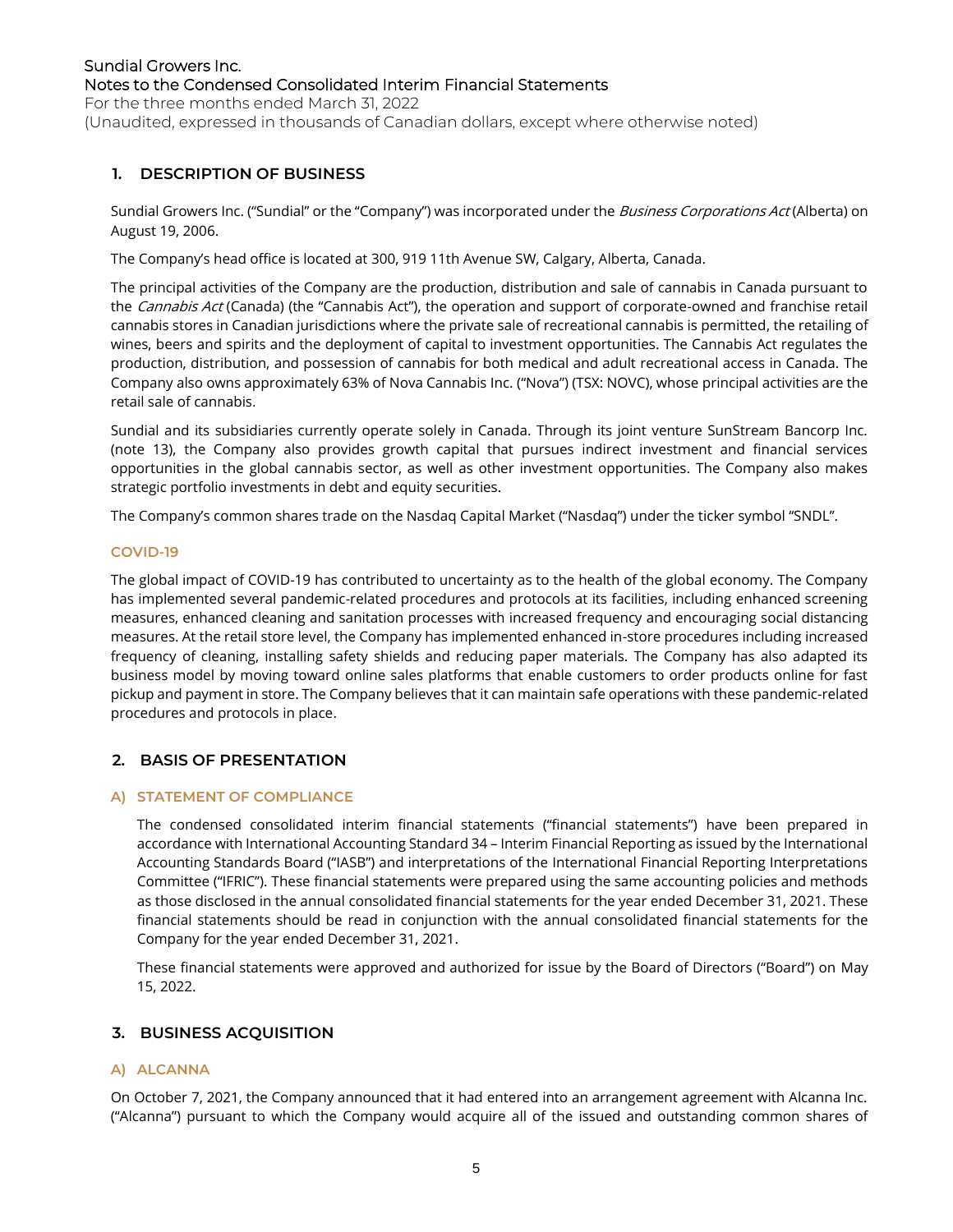For the three months ended March 31, 2022

(Unaudited, expressed in thousands of Canadian dollars, except where otherwise noted)

Alcanna by way of a statutory plan of arrangement (the "Alcanna Transaction"). The Company and Alcanna amended the arrangement agreement in respect of the Alcanna Transaction on January 6, 2022, and the Alcanna Transaction closed on March 31, 2022. Alcanna is a Canadian liquor retailer, operating predominantly in Alberta under its three retail brands, "Wine and Beyond", "Liquor Depot" and "Ace Liquor". Alcanna holds an approximate 63% equity interest in Nova, a Canadian cannabis retailer operating stores across Alberta, Saskatchewan and Ontario. The Company is deemed to control Nova through its equity interest and Nova's results are included in the financial statements of the Company with the minority interest shown as non-controlling interest through equity.

Alcanna was acquired to diversify and stabilize cash flows and advance the Company's vertical integration strategy.

The Alcanna Transaction consideration was comprised of (i) an aggregate \$54.3 million cash (\$1.50 in cash for each Alcanna common share), and (ii) an aggregate 320.6 million Sundial common shares valued at \$287.0 million based on the fair value of each common share of the Company on the closing date (8.85 of a Sundial common share for each Alcanna common share).

The Company has engaged independent valuation experts to assist in determining the fair value of certain assets acquired and liabilities assumed and related deferred income tax impacts. The purchase price allocation is not final as the Company is continuing to obtain and verify information required to determine the fair value of certain assets and liabilities and the amount of deferred income taxes arising on their recognition.

Due to the inherent complexity associated with valuations and the timing of the acquisition, the numbers below are provisional.

The fair value of consideration paid was as follows:

| Cash                      | $\sim 10^{-11}$ eV<br>54,339        |
|---------------------------|-------------------------------------|
| Issuance of common shares | 287,129<br><b>Contract Contract</b> |
|                           | 341,468                             |

The preliminary fair value of the assets and liabilities acquired was as follows:

|                                          | $\Delta \phi = 0.1$ |
|------------------------------------------|---------------------|
| Cash                                     | 23,190              |
| Accounts receivable                      | 1,868               |
| Prepaid expenses and deposits            | 10,986              |
| Inventory                                | 105,022             |
| Property, plant and equipment            | 257,925             |
| Goodwill                                 | 280,243             |
| Accounts payable and accrued liabilities | (36,703)            |
| Long-term debt                           | (10,000)            |
| Lease liabilities                        | (232,755)           |
| Derivative warrants                      | (58)                |
| Non-controlling interest                 | (58, 250)           |
|                                          | 341,468             |

Non-controlling interest has been measured as the fair value of the non-controlling interest in Nova, which at the time was 37%, and was measured by applying a market approach with reference to Nova's share price on the day of the Alcanna Transaction of \$2.66.

As new information obtained within one year of the date of acquisition about facts and circumstances that existed at the date of acquisition identifies adjustments to the above amounts, then the accounting for the acquisition will be revised.

On March 31, 2022, the Company repaid in full the acquired long-term debt balance of \$10.0 million.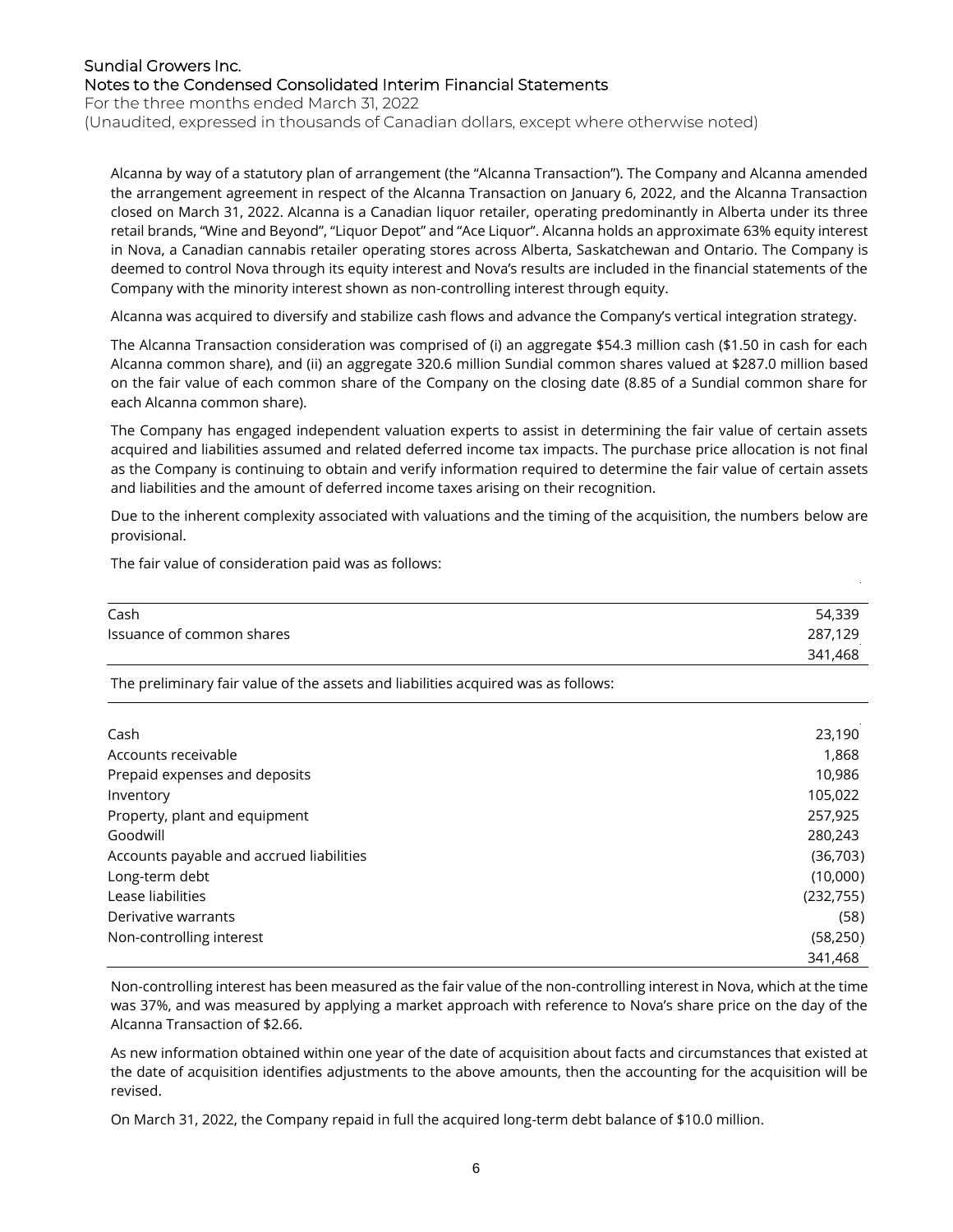For the three months ended March 31, 2022 (Unaudited, expressed in thousands of Canadian dollars, except where otherwise noted)

The financial statements incorporate the operations of Alcanna commencing March 31, 2022. During the one-day period of March 31, 2022, the Company recorded revenues of \$2.0 million and net loss of \$0.1 million. Had the Alcanna Transaction closed on January 1, 2022, management estimates that for the period January 1, 2022, to March 30, 2022, revenue would have increased by \$162.5 million and net loss would have increased by \$6.1 million. In determining these amounts, management assumes the fair values on the date of acquisition would have been the same as if the acquisition had occurred on January 1, 2022.

The Company incurred acquisition-related costs of \$6.5 million which have been included in transaction costs.

## **B) INNER SPIRIT**

On May 5, 2021, the Company and Inner Spirit Holdings Ltd. ("Inner Spirit") announced that they had entered into an arrangement agreement pursuant to which the Company acquired all of the issued and outstanding common shares of Inner Spirit (the "Inner Spirit Transaction"). The Inner Spirit Transaction closed on July 20, 2021. Inner Spirit is a retailer and franchisor of Spiritleaf recreational cannabis stores across Canada, with a network that includes more than 100 franchised and corporate-owned locations. As new information obtained within one year of the date of acquisition about facts and circumstances that existed at the date of acquisition identifies adjustments, then the accounting for the acquisition will be revised. At March 31, 2022, no adjustments were made to the preliminary estimates of the fair value of assets and liabilities acquired presented at December 31, 2021.

## **4. SEGMENT INFORMATION**

The Company's reportable segments are organized by business line, and with the acquisition of Alcanna, are comprised of four reportable segments: cannabis operations, cannabis retail, liquor retail and investments.

Cannabis operations include the cultivation, distribution and sale of cannabis for the adult-use market and medical markets in Canada. Cannabis retail includes the private sale of recreational cannabis through wholly owned and franchise retail cannabis stores. Liquor retail includes the sale of wines, beers and spirits through wholly owned liquor stores. Investments include the deployment of capital to investment opportunities. Certain overhead expenses not directly attributable to any operating segment are reported as "Corporate".

|                                     |          | Cannabis              | Liquor                |                            |           |              |
|-------------------------------------|----------|-----------------------|-----------------------|----------------------------|-----------|--------------|
|                                     | Cannabis | Retail <sup>(1)</sup> | Retail <sup>(1)</sup> | Investments <sup>(2)</sup> | Corporate | <b>Total</b> |
| As at March 31, 2022                |          |                       |                       |                            |           |              |
| <b>Total assets</b>                 | 153.612  | 254.514               | 582,808               | 982.306                    | 23.032    | 1,996,272    |
| Three months ended March 31, 2022   |          |                       |                       |                            |           |              |
| Net revenue                         | 8.775    | 7,512                 | 1.310                 |                            |           | 17,597       |
| Gross margin                        | (158)    | 3,293                 | 284                   |                            |           | 3,419        |
| Interest and fee revenue            |          |                       |                       | 3,861                      |           | 3,861        |
| Loss on marketable securities       |          |                       |                       | (17,710)                   |           | (17,710)     |
| Share of profit of equity-accounted |          |                       |                       |                            |           |              |
| investees                           |          |                       |                       | 4,091                      |           | 4,091        |
| Depreciation and amortization       | 68       | 595                   |                       |                            | 76        | 739          |
| Earnings (loss) before tax          | (9,190)  | 131                   | (73)                  | (9,758)                    | (19, 150) | (38,040)     |

(1) Cannabis retail includes one day of operations of Nova retail stores and liquor retail includes one day of operations of Alcanna retail stores. (2) Total assets include cash and cash equivalents.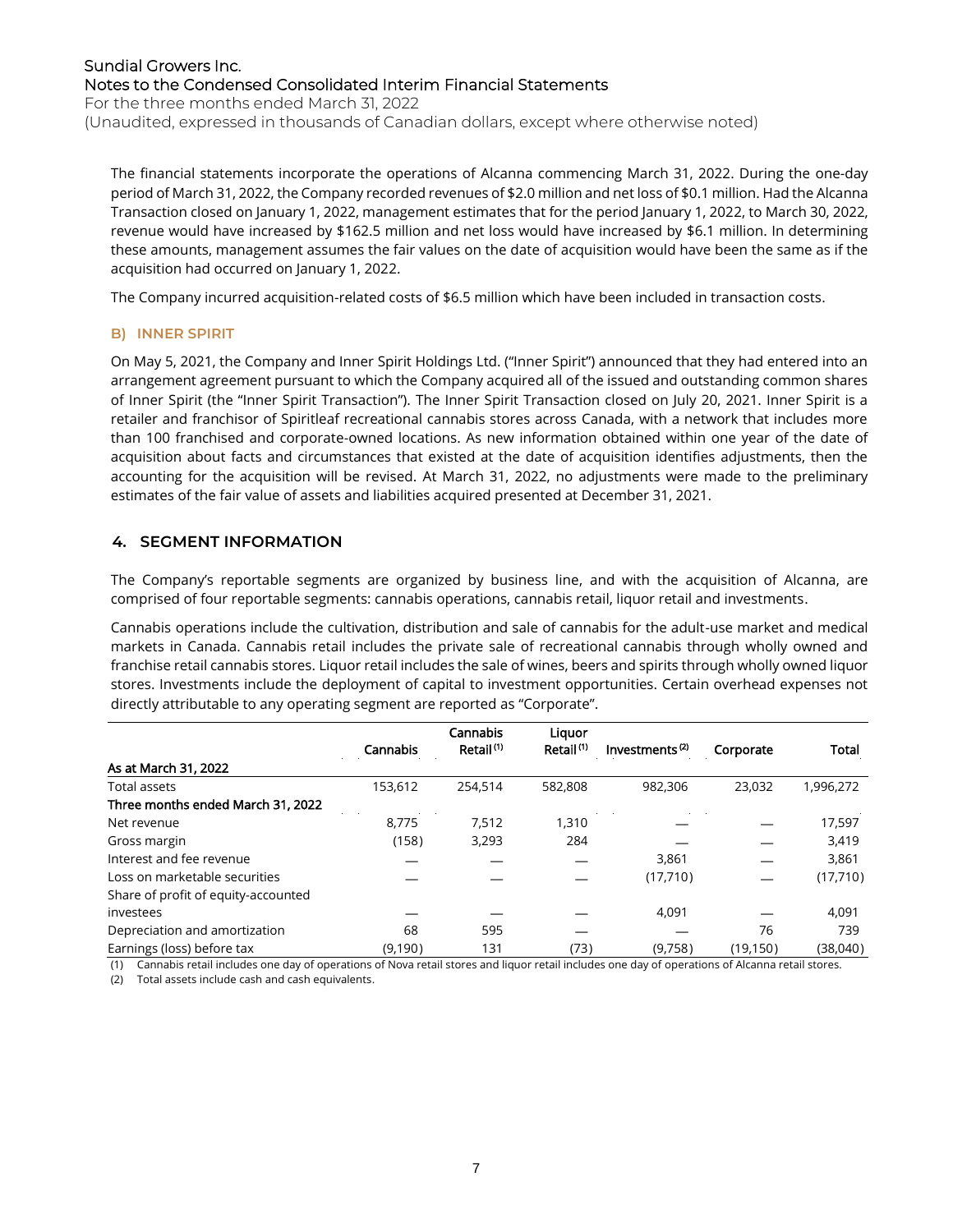For the three months ended March 31, 2022

(Unaudited, expressed in thousands of Canadian dollars, except where otherwise noted)

|                                     |          | Cannabis | Liquor |                            |           |              |
|-------------------------------------|----------|----------|--------|----------------------------|-----------|--------------|
|                                     | Cannabis | Retail   | Retail | Investments <sup>(1)</sup> | Corporate | <b>Total</b> |
| As at December 31, 2021             |          |          |        |                            |           |              |
| <b>Total assets</b>                 | 147.887  | 153.624  |        | 1,093,596                  | 29.155    | 1,424,262    |
| Three months ended March 31, 2021   |          |          |        |                            |           |              |
| Net revenue                         | 9,891    |          |        |                            |           | 9,891        |
| Gross margin                        | (3,452)  |          |        |                            |           | (3,452)      |
| Interest and fee revenue            |          |          |        | 2,849                      |           | 2,849        |
| Gain on marketable securities       |          |          |        | 12,900                     |           | 12,900       |
| Share of profit of equity-accounted |          |          |        |                            |           |              |
| investees                           |          |          |        |                            |           |              |
| Depreciation and amortization       | 954      |          |        |                            | 104       | 1,058        |
| Earnings (loss) before tax          | (9, 172) |          |        | 14,300                     | (139,573) | (134, 445)   |

(1) Total assets include cash and cash equivalents.

## **GEOGRAPHICAL DISCLOSURE**

As at March 31, 2022, the Company had non-current assets related to operations in the United States of \$466.9 million (December 31, 2021 – \$412.9 million). For the three months ended March 31, 2022, share of profit of equity-accounted investees related to operations in the United States was \$4.1 million (three months ended March 31, 2021 – nil).

## **5. RESTRICTED CASH**

| As at                 | March 31, 2022 | December 31, 2021 |
|-----------------------|----------------|-------------------|
| Securities collateral | 2,549          | 7.773             |
| Captive insurance     | 19,098         | 19,240            |
| Other                 | 300            |                   |
|                       | 21,947         | 27,013            |

Securities collateral is comprised of a cash balance to satisfy margin requirements on the Company's option trading position.

The Company has secured insurance coverage for its directors and officers through two separate captive insurance structures.

## **6. MARKETABLE SECURITIES**

| As at                                             | March 31, 2022 | December 31, 2021 |
|---------------------------------------------------|----------------|-------------------|
| Balance, beginning of year                        | 83,724         |                   |
| Additions                                         | 601            | 158,101           |
| <b>Dispositions</b>                               |                | (9,663)           |
| Change in fair value recognized in profit or loss | (17, 834)      | (64, 714)         |
| Balance, end of period                            | 66.491         | 83.724            |

During the three months ended March 31, 2021, proceeds of \$16.1 million were received for the dispositions of marketable securities and a gain on disposition of \$8.0 million was recognized.

Marketable securities have been designated as Fair Value Through Profit or Loss ("FVTPL") (note 23).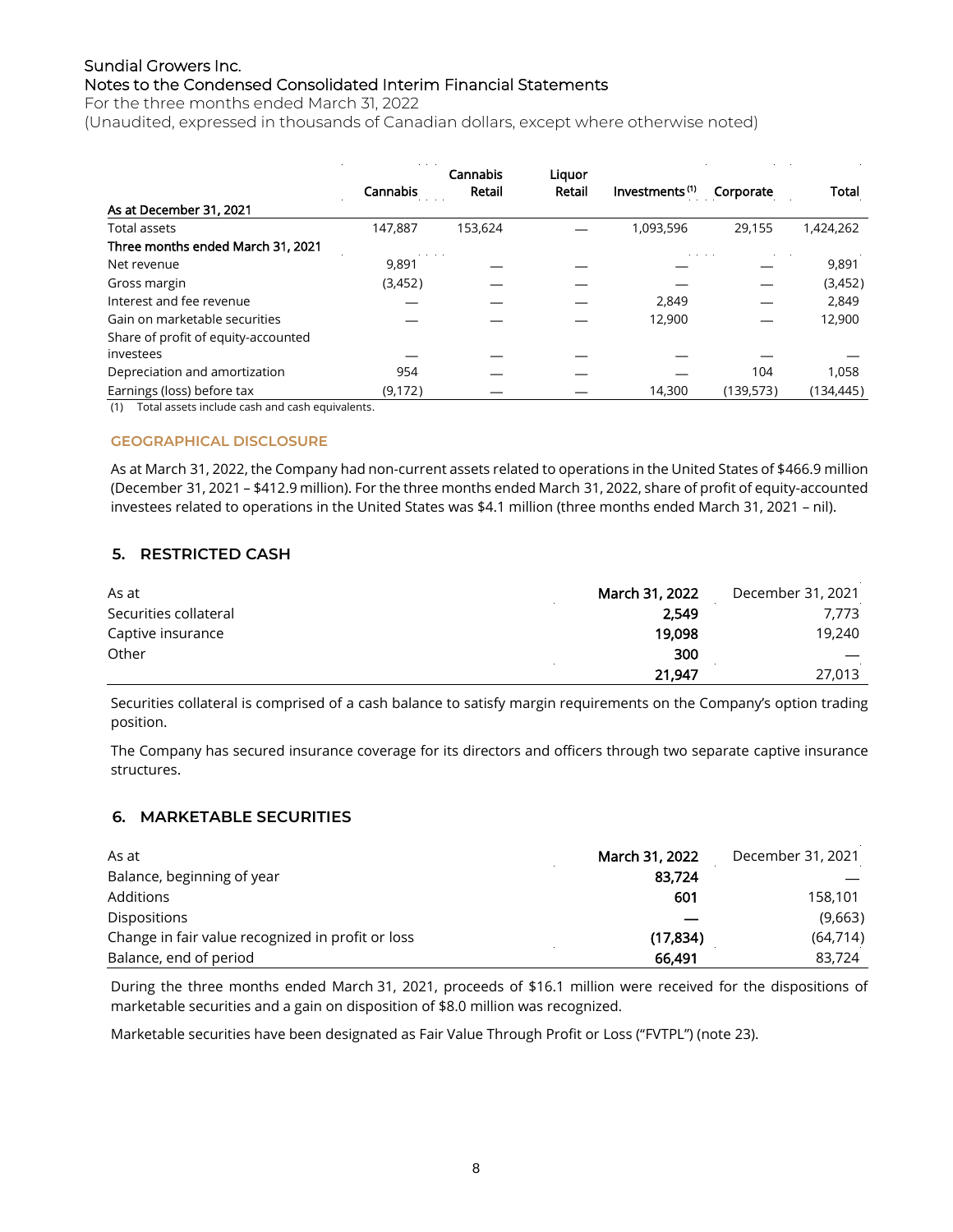#### Sundial Growers Inc. Notes to the Condensed Consolidated Interim Financial Statements For the three months ended March 31, 2022

(Unaudited, expressed in thousands of Canadian dollars, except where otherwise noted)

#### The components of marketable securities are as follows:

| As at                | March 31, 2022 | December 31, 2021 |
|----------------------|----------------|-------------------|
| Equity securities    | 66.676         | 83,802            |
| Put and call options | (185)          | (78)              |
|                      | 66,491         | 83,724            |

## **7. BIOLOGICAL ASSETS**

The Company's biological assets consist of cannabis plants in various stages of vegetation, including plants which have not been harvested. The change in carrying value of biological assets are as follows:

| As at                                                  | March 31, 2022 | December 31, 2021 |
|--------------------------------------------------------|----------------|-------------------|
| Balance, beginning of year                             | 4,410          | 3,531             |
| Increase in biological assets due to capitalized costs | 6.615          | 25,880            |
| Net change in fair value of biological assets          | 3,690          | 4.708             |
| Transferred to inventory upon harvest                  | (10.984)       | (29,709)          |
| Balance, end of period                                 | 3,731          | 4,410             |

Biological assets are valued in accordance with IAS 41 and are presented at their fair value less costs to sell up to the point of harvest. This is determined using a model which estimates the expected harvest yield in grams for plants currently being cultivated, and then adjusts that amount for the expected selling price less costs to produce and sell per gram.

The fair value measurements for biological assets have been categorized as Level 3 fair values based on the inputs to the valuation technique used. The Company's method of accounting for biological assets attributes value accretion on a straight-line basis throughout the life of the biological asset from initial cloning to the point of harvest.

Management believes the most significant unobservable inputs and their impact on fair value of biological assets are as follows:

| Assumption                                 | Input               | Weighted average input  |      | Effect of 10% change (\$000s) |             |
|--------------------------------------------|---------------------|-------------------------|------|-------------------------------|-------------|
|                                            |                     | December 31<br>March 31 |      | March 31                      | December 31 |
|                                            |                     | 2022                    | 2021 | 2022                          | 2021        |
| Yield per square foot of growing space (1) | Grams               | 50                      | 49   | 367                           | 435         |
| Average net selling price <sup>(2)</sup>   | $\frac{1}{2}$ /gram | 4.66                    | 4.49 | 845                           | 1.014       |
| After harvest cost to complete and sell    | $\frac{1}{2}$ /gram | 1.06                    | 1.06 | 194                           | 249         |

(1) Varies by strain; obtained through historical growing results or grower estimate if historical results are not available.

(2) Varies by strain and sales market; obtained through average selling prices or estimated future selling prices if historical results are not available.

These assumptions are estimates that are subject to volatility in market prices and several uncontrollable factors. The Company's estimates are, by their nature, subject to change and differences from the anticipated yield will be reflected in the net change in fair value of biological assets in future periods.

The Company estimates the harvest yields for cannabis at various stages of growth. As at March 31, 2022, it is estimated that the Company's biological assets will yield approximately 5,554 kilograms (December 31, 2021 – 5,672 kilograms) of dry cannabis when harvested. During the three months ended March 31, 2022, the Company harvested 6,636 kilograms of dry cannabis (three months ended March 31, 2021 – 5,387 kilograms).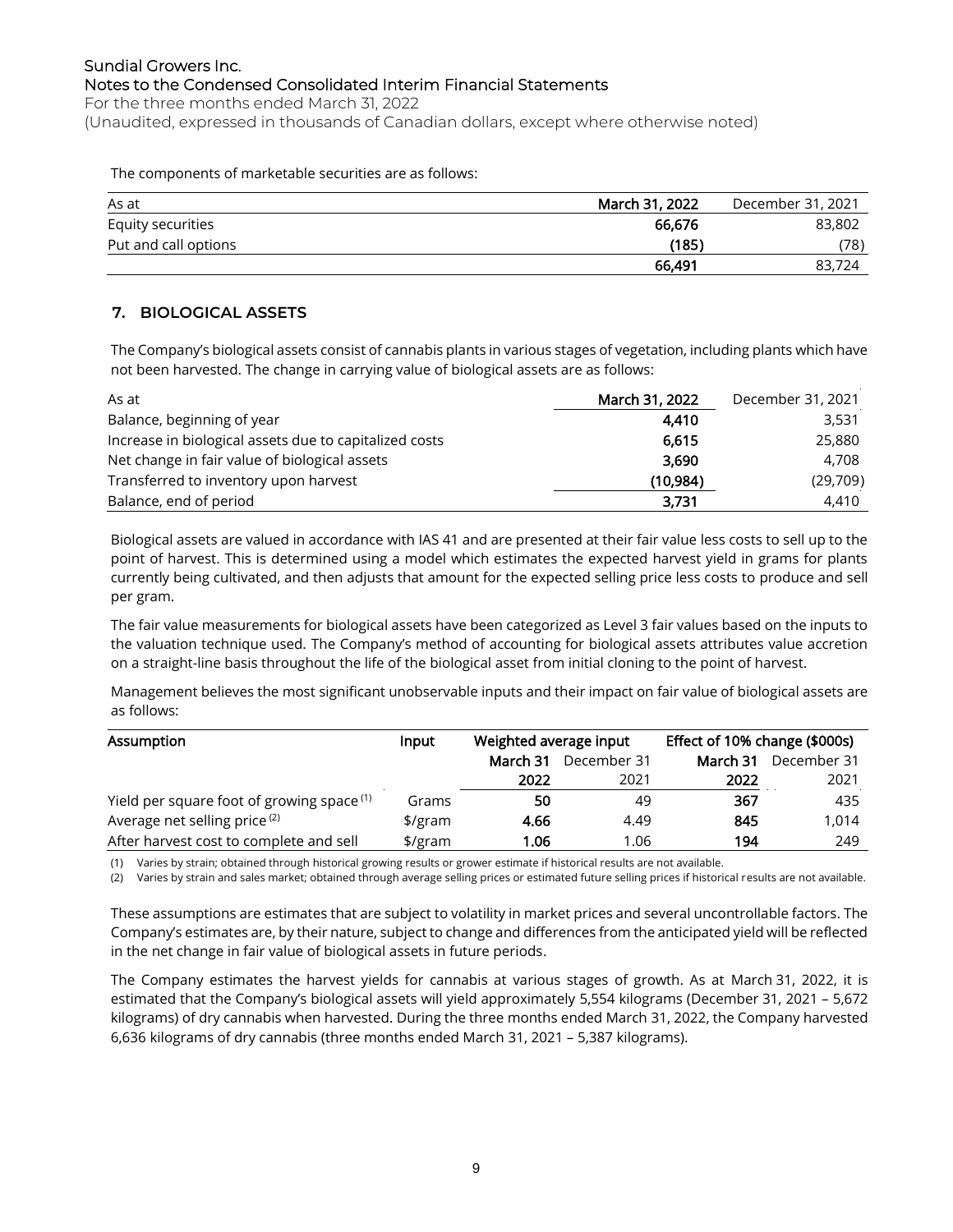## **8. INVENTORY**

| As at                                   | March 31, 2022 | December 31, 2021 |
|-----------------------------------------|----------------|-------------------|
| Retail liquor                           | 96,684         |                   |
| Cannabis                                |                |                   |
| Raw materials, packaging and components | 4,531          | 4,354             |
| Work-in-progress                        | 22,851         | 19,751            |
| Finished goods                          | 4,698          | 2,966             |
| Retail cannabis                         | 12,157         | 2,397             |
| Millwork                                | 29             | 35                |
|                                         | 140,950        | 29,503            |

During the three months ended March 31, 2022, inventories of \$14.3 million were recognized in cost of sales as an expense (three months ended March 31, 2021 – \$11.4 million). During the three months ended March 31, 2022, the Company recognized inventory write downs of \$2.7 million (three months ended March 31, 2021 – \$1.8 million), of which \$2.0 million (three months ended March 31, 2021 – \$1.8 million) was recognized as an impaired and obsolete inventory provision, and \$0.7 million (three months ended March 31, 2021 – nil) was included in the change in fair value realized through inventory as the fair value component of the impaired and obsolete inventory provision.

## **9. PROPERTY, PLANT AND EQUIPMENT**

|                                         |        | <b>Facilities and</b>                  |        |          | Construction |         |
|-----------------------------------------|--------|----------------------------------------|--------|----------|--------------|---------|
|                                         |        | leasehold                              |        | Right of | in progress  |         |
|                                         |        | Land improvements Equipment use assets |        |          | ("CIP")      | Total   |
| Cost                                    |        |                                        |        |          |              |         |
| Balance at December 31, 2021            | 12,388 | 157,231                                | 32,777 | 8,038    | 6,103        | 216,537 |
| Acquisition (note 3)                    |        | 45,935                                 | 37,755 | 171.866  | 2,369        | 257,925 |
| Additions                               | 4      | 242                                    | 178    |          | 556          | 981     |
| Balance at March 31, 2022               | 12,392 | 203,408                                | 70,710 | 179,905  | 9,028        | 475,443 |
| Accumulated amortization and impairment |        |                                        |        |          |              |         |
| Balance at December 31, 2021            |        | 132,278                                | 13,928 | 1,321    | 5,821        | 153,348 |
| Depreciation                            |        | 524                                    | 1,419  | 405      |              | 2,348   |
| Balance at March 31, 2022               |        | 132,802                                | 15,347 | 1,726    | 5,821        | 155,696 |
| Net book value                          |        |                                        |        |          |              |         |
| Balance at December 31, 2021            | 12,388 | 24,953                                 | 18,849 | 6,717    | 282          | 63,189  |
| Balance at March 31, 2022               | 12,392 | 70,606                                 | 55,363 | 178,179  | 3,207        | 319,747 |

During the three months ended March 31, 2022, depreciation expense of \$1.7 million was capitalized to biological assets and inventory (three months ended March 31, 2021 – \$1.3 million).

At March 31, 2022, the Company determined that no indicators of impairment existed or indicators that a previous impairment should be reversed, and no impairment test was required.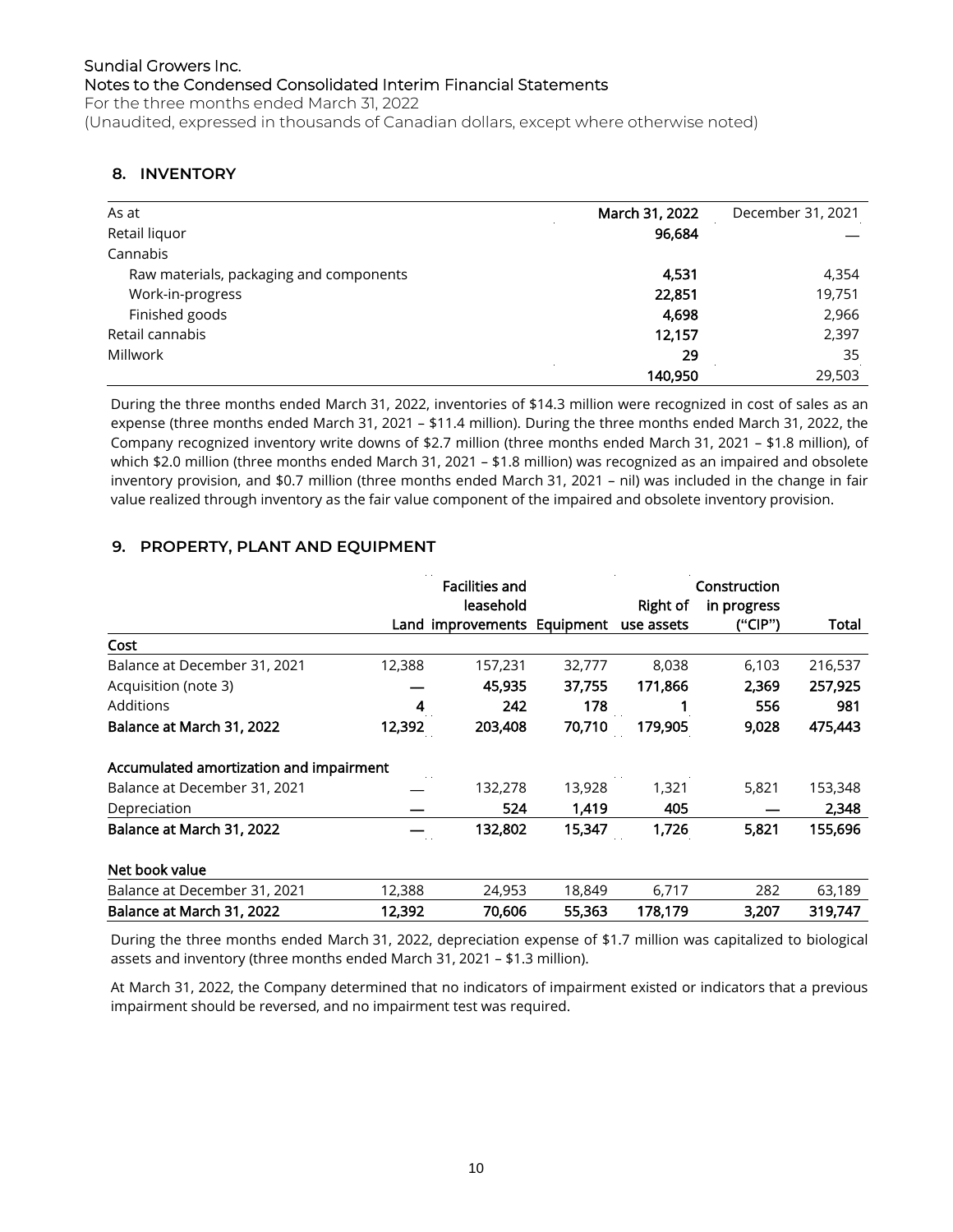## **10. NET INVESTMENT IN SUBLEASES**

|                                                       | March 31, 2022 | December 31, 2021 |
|-------------------------------------------------------|----------------|-------------------|
| Balance, beginning of year                            | 26,562         |                   |
| Acquisition                                           |                | 23,751            |
| <b>Additions</b>                                      | 1,408          | 3,951             |
| Finance income                                        | 270            | 573               |
| Rents recovered (payments made directly to landlords) | (1,098)        | (1,713)           |
| Balance, end of period                                | 27,142         | 26,562            |
| Current portion                                       | 4.137          | 3,991             |
| Long-term                                             | 23,005         | 22,571            |

Net investment in subleases represent leased retail stores that have been subleased to certain franchise partners. These subleases are classified as a financial lease as the sublease terms are for the remaining term of the head lease.

## **11. INTANGIBLE ASSETS**

|                                         | <b>Brands and</b>          |                |              |
|-----------------------------------------|----------------------------|----------------|--------------|
|                                         | trademarks                 | <b>Patents</b> | <b>Total</b> |
| Cost                                    |                            |                |              |
| Balance at December 31, 2021            | 5,445                      | 13,551         | 18,996       |
| Additions                               | 56                         |                | 56           |
| Balance at March 31, 2022               | 5,501                      | 13,551         | 19,052       |
| Accumulated amortization and impairment | $\alpha = \alpha = \alpha$ |                |              |
| Balance at December 31, 2021            | 736                        | 13,551         | 14,287       |
| Depreciation                            | 91                         |                | 91           |
| Balance at March 31, 2022               | 827                        | 13,551         | 14,378       |
| Net book value                          |                            |                |              |
| Balance at December 31, 2021            | 4,709                      |                | 4,709        |
| Balance at March 31, 2022               | 4,674                      |                | 4,674        |

Brands and trademarks consist of intellectual property purchased from Sun 8 Holdings Inc. with a useful life of 15 years and other intellectual property with a useful life of 12 years.

## **12. INVESTMENTS**

| As at                         | March 31, 2022 | December 31, 2021 |
|-------------------------------|----------------|-------------------|
| Investments at amortized cost | 24.926         | 24,987            |
| Investments at FVTPL          | 63,179         | 48,576            |
|                               | 88,105         | 73,563            |
|                               |                |                   |
| Current portion               | 3,554          | 3,065             |
| Long-term                     | 84,551         | 70,498            |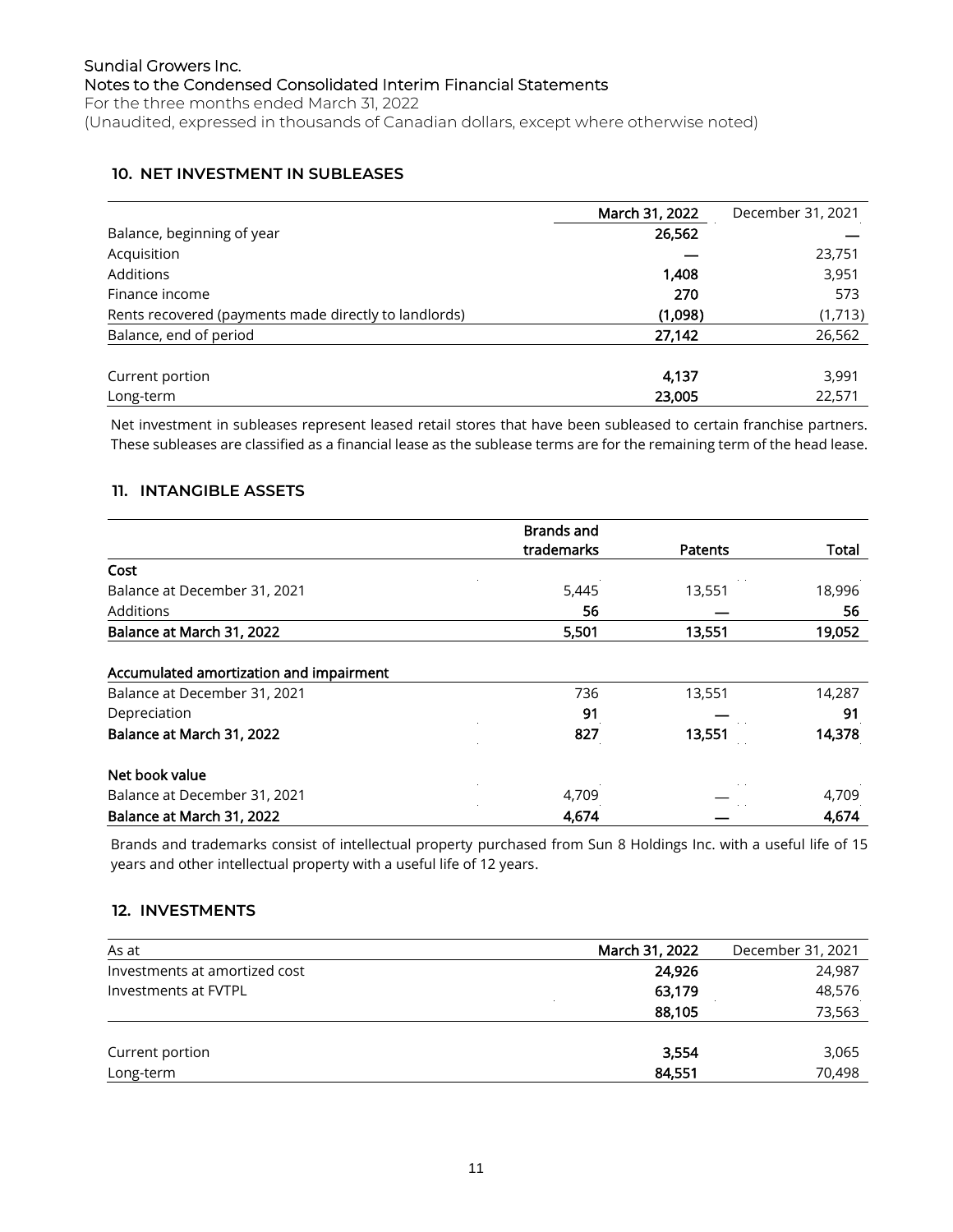## Sundial Growers Inc. Notes to the Condensed Consolidated Interim Financial Statements For the three months ended March 31, 2022

(Unaudited, expressed in thousands of Canadian dollars, except where otherwise noted)

#### **INVESTMENTS AT FVTPL**

On February 9, 2022, the Company closed a \$5.0 million promissory note with a maturity date of February 9, 2025, and an interest rate of 15% per annum. On March 30, 2022, the Company closed a \$10.0 million convertible debenture with Delta 9 Cannabis Inc. with a maturity date of March 30, 2025, and an interest rate of 10% per annum.

## **13. EQUITY-ACCOUNTED INVESTEES**

| As at                     | 2022<br>March 31. | 2021<br>ົ້າ<br>December |
|---------------------------|-------------------|-------------------------|
| Interest in joint venture | 466.851           | 412.858                 |

#### **INTEREST IN JOINT VENTURE**

SunStream Bancorp Inc. ("SunStream") is a joint venture in which the Company has a 50% ownership interest. SunStream is a private company, incorporated under the Business Corporations Act (Alberta), which provides growth capital that pursues indirect investment and financial services opportunities in the global cannabis sector, as well as other investment opportunities.

SunStream is structured as a separate vehicle and the Company has a residual interest in the net assets of SunStream. Accordingly, the Company has classified its interest in SunStream as a joint venture, which is accounted for using the equity-method.

The current investment portfolio of SunStream is comprised of secured debt and hybrid debt and derivative instruments with United States based cannabis businesses. These investments are recorded at fair value each reporting period with any changes in fair value recorded through profit or loss. SunStream actively monitors these investments for changes in credit risk, market risks and other risks specific to each investment.

As at March 31, 2022, the Company had contributed \$452.9 million out of the total \$538.0 million that has been committed. Subsequent to March 31, 2022, SunStream realized \$27.0 million from the final settlement of one of its credit arrangements and these funds with an additional \$28.8 million were invested in incremental loans to existing SunStream credit arrangements.

The following table summarizes the carrying amount of the Company's interest in the joint venture:

|                                     | Carrying amount |
|-------------------------------------|-----------------|
| Balance at December 31, 2021        | 412,858         |
| Capital contributions               | 57,320          |
| Share of net earnings               | 4.091           |
| Share of other comprehensive income | (6,733)         |
| <b>Distributions</b>                | (685)           |
| Balance at March 31, 2022           | 466.851         |

SunStream is a related party due to it being classified as a joint venture of the Company. Capital contributions to the joint venture and distributions received from the joint venture are classified as related party transactions.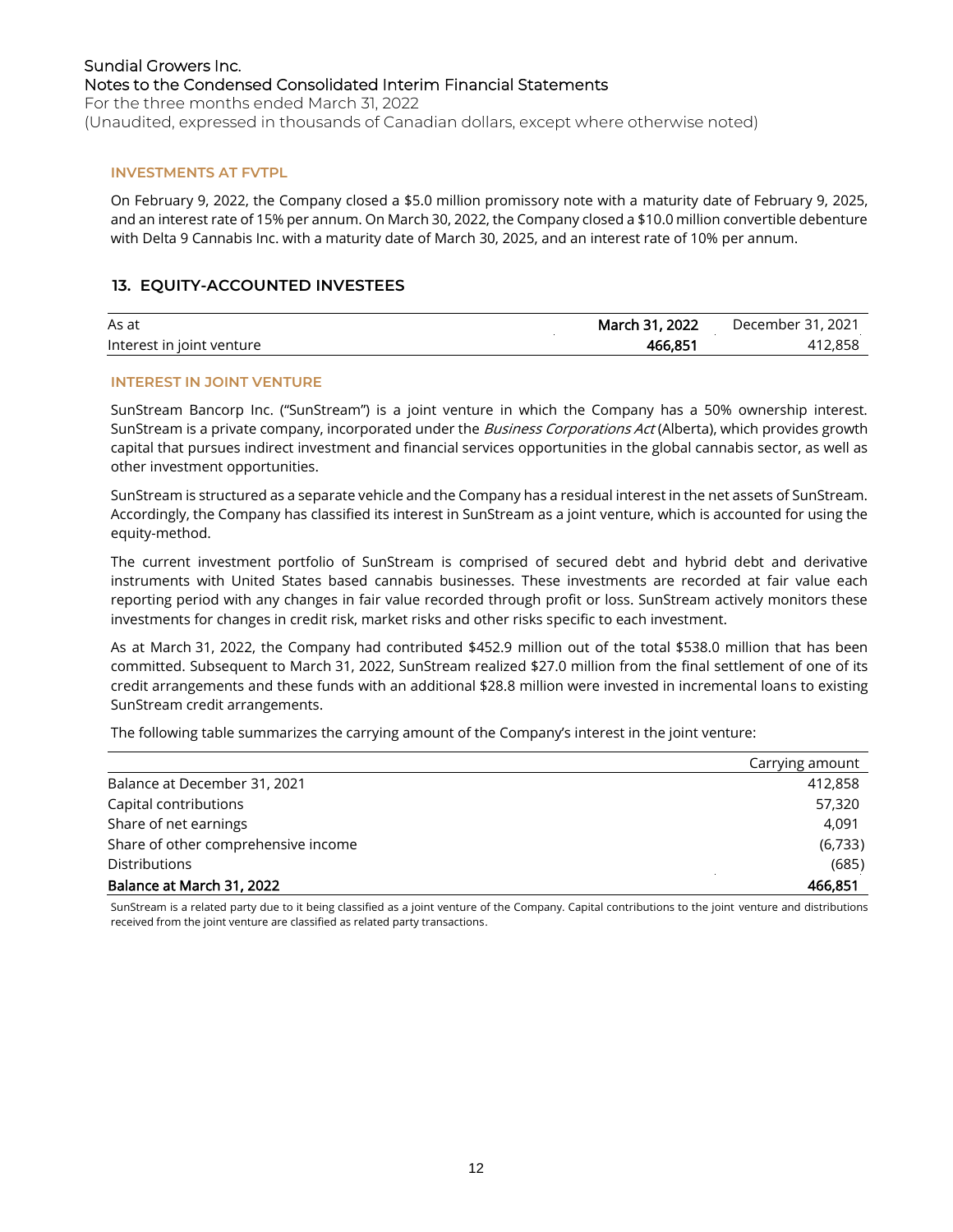## Sundial Growers Inc. Notes to the Condensed Consolidated Interim Financial Statements For the three months ended March 31, 2022

(Unaudited, expressed in thousands of Canadian dollars, except where otherwise noted)

#### The following table summarizes the financial information of SunStream:

| As at                                                               | March 31, 2022 |
|---------------------------------------------------------------------|----------------|
| Current assets (including cash and cash equivalents: \$4.5 million) | 5,060          |
| Non-current assets                                                  | 457,791        |
| Current liabilities                                                 | (2,060)        |
| Non-current liabilities                                             |                |
| Net assets (liabilities) (100%)                                     | 460,791        |
| Three months ended March 31, 2022                                   |                |
| Revenue                                                             | 6,549          |
| Profit from operations                                              | 4,003          |
| Other comprehensive loss                                            | (6, 733)       |
| Total comprehensive loss                                            | (2,738)        |

## **14. DERIVATIVE WARRANTS**

|                                                   | March 31, 2022 |
|---------------------------------------------------|----------------|
| Balance, beginning of year                        | 21,700         |
| Change in fair value recognized in profit or loss | 8,300          |
| Acquisition (note 3)                              | 58             |
| Balance, end of period                            | 30,058         |

The carrying amount is an estimate of the fair value of the derivative warrants and is presented as a current liability. The derivative warrants are classified as a liability due to the Company's share price being denominated in USD, which creates variability as to the value in CAD when they are exercised. The derivative warrants are recorded as a current liability, however, the Company has no cash obligation nor is there any cash loss with respect to the derivative warrants, rather it will deliver common shares if and when warrants are exercised.

The following table summarizes outstanding derivative warrants as at March 31, 2022:

|                                          | Exercise price |            | Number of Weighted average |
|------------------------------------------|----------------|------------|----------------------------|
|                                          | (USD)          | warrants   | contractual life           |
| 2020 Series A Warrants (1)               | 0.1766         | 500,000    | 3.4                        |
| Unsecured Convertible Notes Warrants (1) | 0.1766         | 500,000    | 1.8                        |
| New Warrants                             | 1.50           | 98,333,334 | 2.4                        |
| December 2018 Performance Warrants       | CAD 5.51       | 118.067    | 1.7                        |
|                                          |                | 99,451,401 | 2.4                        |

(1) The conversion or exercise price, as applicable, is subject to full ratchet antidilution protection upon any subsequent transaction at a price lower than the price then in effect and standard adjustments in the event of any share split, share dividend, share combination, recapitalization or other similar transaction. If the Company issues, sells or enters into any agreement to issue or sell, any variable rate securities, the investors have the additional right to substitute the variable price (or formula) of such securities for the conversion or exercise price, as applicable.

In connection with the Alcanna Transaction (note 3), the Company acquired warrants previously issued by Nova (the "December 2018 Performance Warrants") that are classified as a liability.

The December 2018 Performance Warrants became immediately exercisable upon issuance. Each performance warrant includes a performance incentive that entitles the warrant holders to additional common shares of Nova upon exercise provided that the 20-day volume weighted average trading price of Nova's common shares (the "Market Price") equals or exceeds \$19.27 at any time prior to the expiration date of the warrants. The Market Price condition has not been met. As such, the fair value of the December 2018 Performance Warrants was recognized as a warrant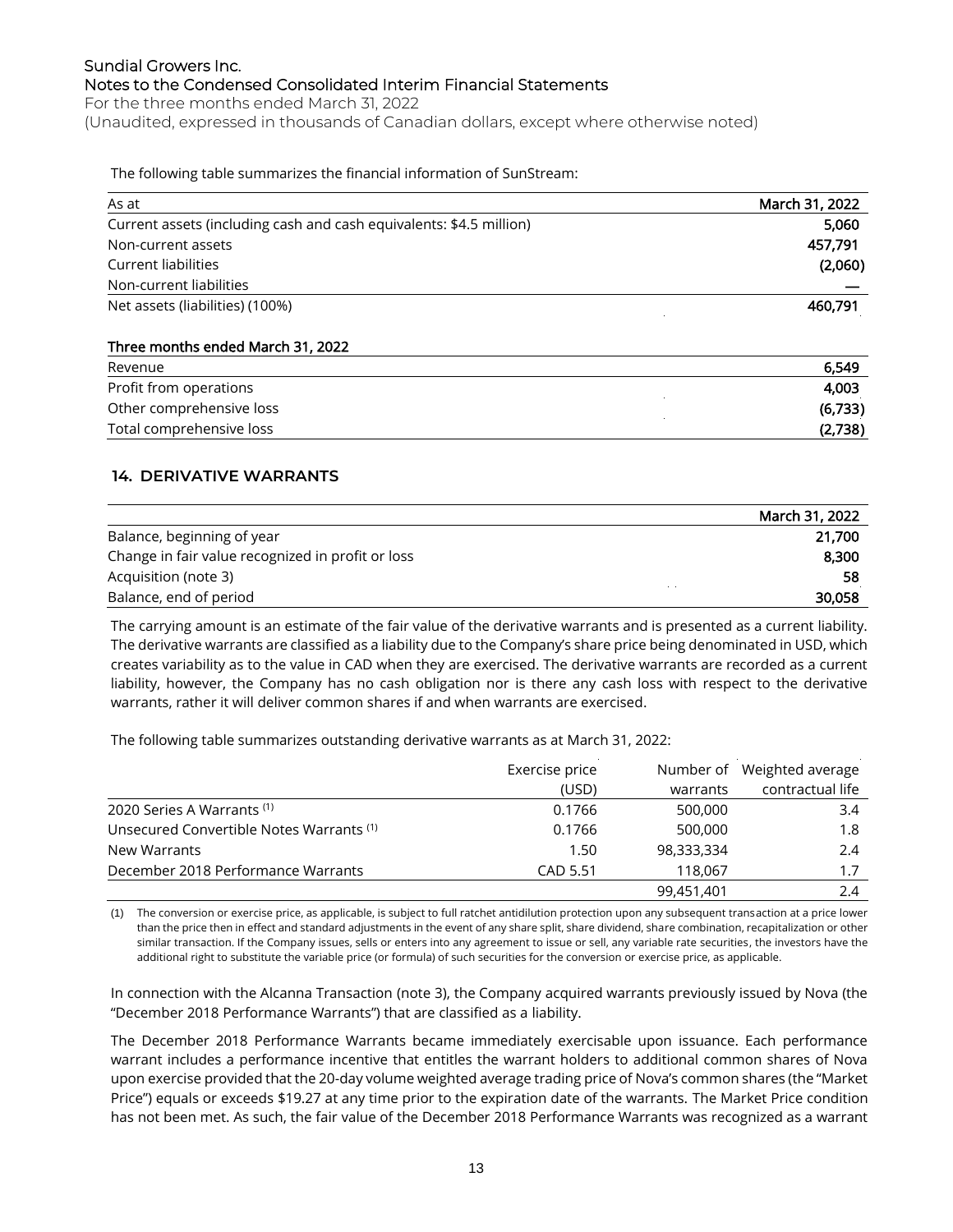For the three months ended March 31, 2022 (Unaudited, expressed in thousands of Canadian dollars, except where otherwise noted)

liability, inclusive of a probability weighting associated with the performance incentive being met. Under the terms of the warrant agreements, each performance warrant can be exercised for 0.05449 to 0.08174 of a Nova common share (depending on whether performance conditions are met) prior to the expiration date of December 18, 2023, at an exercise price of \$5.51 per Nova common share. At March 31, 2022, there were 118,067 December 2018 Performance Warrants outstanding.

## **15. LEASE OBLIGATIONS**

|                            | March 31, 2022 | December 31, 2021 |
|----------------------------|----------------|-------------------|
| Balance, beginning of year | 33,470         | 1,440             |
| Acquisition (note 3)       | 232,755        | 29,481            |
| Liabilities incurred       | 1,408          | 4,514             |
| Lease payments             | (1,545)        | (2,721)           |
| Dispositions               |                | (20)              |
| Interest expense           | 340            | 776               |
| Balance, end of period     | 266,428        | 33,470            |
| Current portion            | 23,975         | 5,701             |
| Long-term                  | 242,453        | 27,769            |

The Company has short-term leases with lease terms of 12 months or less as well as low-value leases. As these costs are incurred, they are recognized as general and administrative expense. These costs were immaterial in 2022.

## **16. OTHER LIABILITIES**

|                                   | March 31, 2022 | December 31, 2021 |
|-----------------------------------|----------------|-------------------|
| Financial guarantee liability (A) | 324            | 466               |
| DSU liability (B)                 | 4.763          | 4.039             |
|                                   | 5.087          | 4.505             |

## **(A) FINANCIAL GUARANTEE LIABILITY**

For franchise operated locations where the Company provided an indemnity for its franchisees, lease payments are made directly to the landlord by the franchisee, and the obligation to make lease payments would only revert to the Company if a franchisee defaulted on their obligations under the terms of the sub-lease or lease. The Company has made an estimate of expected credit losses in the event of default by the franchisees in making lease payments. This amount is recognized as a financial guarantee liability in the consolidated statement of financial position, and changes in the estimated liability are recognized as a financial guarantee liability expense within finance costs in the consolidated statement of loss and comprehensive loss.

## **(B) DSU LIABILITY**

Deferred share units ("DSUs") are granted to directors and generally vest in equal instalments over one year. DSUs are settled by making a cash payment to the holder equal to the fair value of the Company's common shares calculated at the date of such payment. DSUs are accounted for as a liability instrument and measured at fair value based on the market value of the Company's common shares at each period end. Changes in the fair value are recognized within share-based compensation expense (note 18(d)).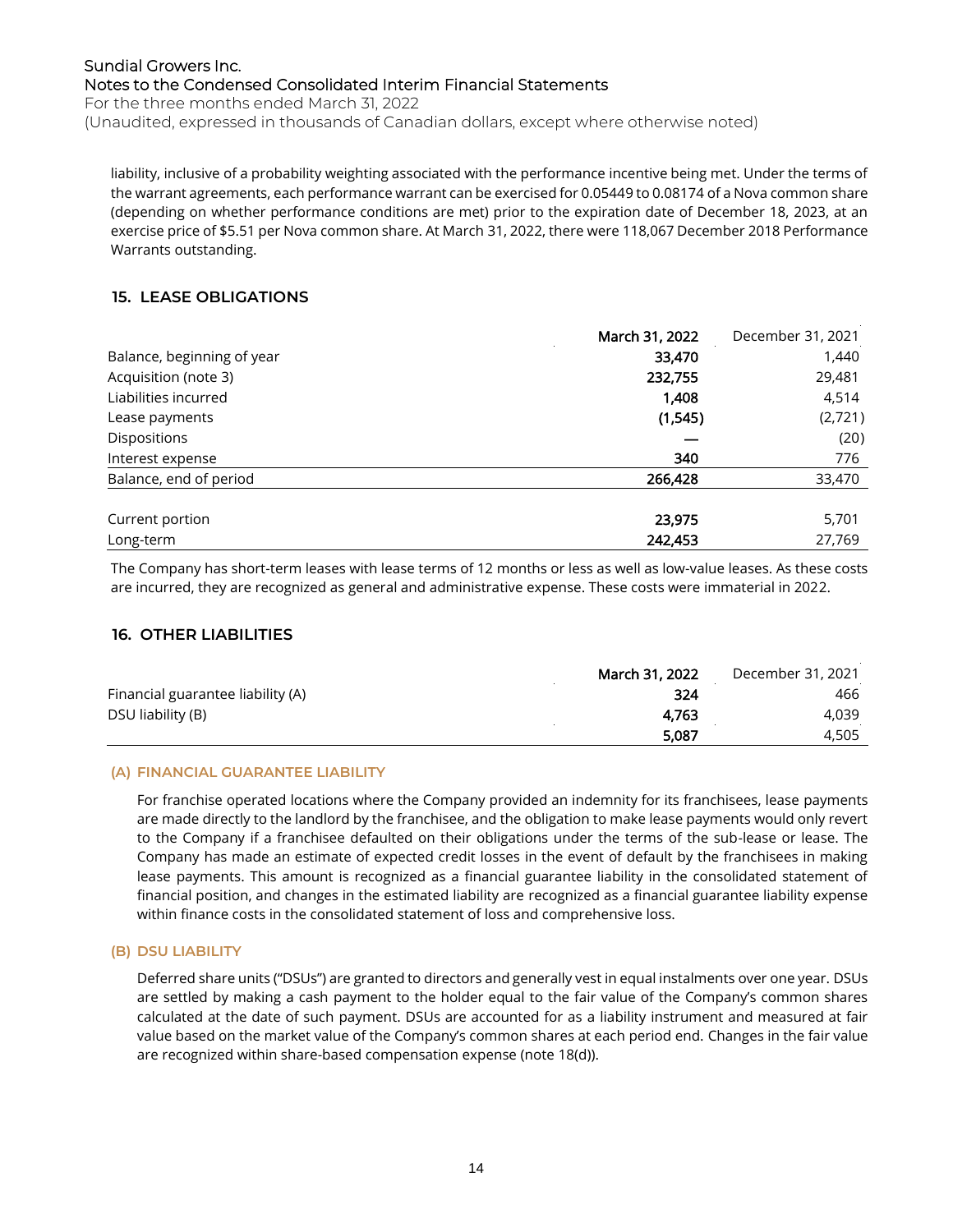#### (Unaudited, expressed in thousands of Canadian dollars, except where otherwise noted)

## **17. SHARE CAPITAL AND WARRANTS**

#### **(A) AUTHORIZED**

The authorized capital of the Company consists of an unlimited number of voting common shares and preferred shares with no par value.

## **(B) ISSUED AND OUTSTANDING**

|                                  |      | March 31, 2022 |           | December 31, 2021 |           |  |
|----------------------------------|------|----------------|-----------|-------------------|-----------|--|
|                                  |      | Number of      | Carrying  | Number of         | Carrying  |  |
|                                  | Note | <b>Shares</b>  | Amount    | Shares            | Amount    |  |
| Balance, beginning of year       |      | 2,060,408,357  | 2,035,704 | 918,844,133       | 762,046   |  |
| Share issuances                  |      | 3,701,793      | 2,870     | 956,806,648       | 977,425   |  |
| Share issuance costs             |      |                |           |                   | (16, 371) |  |
| Acquisition                      | 3    | 320,601,352    | 287,129   | 24,431,278        | 26,216    |  |
| Convertible debenture settlement |      |                |           | 2,488,754         | 2,671     |  |
| Derivative warrants exercised    |      |                |           | 152,146,950       | 277,136   |  |
| Warrants exercised               |      |                |           | 195,711           | 178       |  |
| Employee awards exercised (1)    |      | 500,000        | 1,740     | 5,494,883         | 6,403     |  |
| Balance, end of period           |      | 2,385,211,502  | 2,327,443 | 2,060,408,357     | 2,035,704 |  |

(1) Included in employee awards exercised are 500,000 RSUs that vested and were exercised in December 2021, however, the common shares were not issued until January 2022.

#### **(C) COMMON SHARE PURCHASE WARRANTS**

|                                                  | <b>Number of Warrants</b> | <b>Carrying Amount</b> |
|--------------------------------------------------|---------------------------|------------------------|
| Balance at December 31, 2021, and March 31, 2022 | 3,566,117                 | 8,092                  |

The following table summarizes outstanding warrants as at March 31, 2022:

|                                           |                  | Warrants outstanding and exercisable |                       |
|-------------------------------------------|------------------|--------------------------------------|-----------------------|
|                                           |                  | Weighted average                     |                       |
|                                           | Weighted average |                                      | contractual remaining |
| Issued in relation to                     | exercise price   | Number of warrants                   | life (years)          |
| Acquisition of financial obligation       | 15.94            | 480,000                              | 0.3                   |
| <b>Financial services</b>                 | 4.60             | 544,000                              | 7.3                   |
| Acquired from Inner Spirit <sup>(1)</sup> | 0.34             | 1,902,117                            | 2.0                   |
| Sun 8                                     | 0.94             | 640,000                              | 3.8                   |
|                                           | 3.20             | 3,566,117                            | 2.9                   |

(1) Inner Spirit warrants are exchangeable for 0.0835 Sundial common shares in accordance with the transaction consideration and have been presented based on the number of Sundial common shares that are issuable.

## **18. SHARE-BASED COMPENSATION**

The Company has a number of share-based compensation plans which include simple and performance warrants, stock options, restricted share units ("RSUs") and DSUs. Further detail on each of these plans is outlined below. Subsequent to the Company's initial public offering, the Company established the stock option, RSU and DSU plans to replace the granting of simple warrants and performance warrants.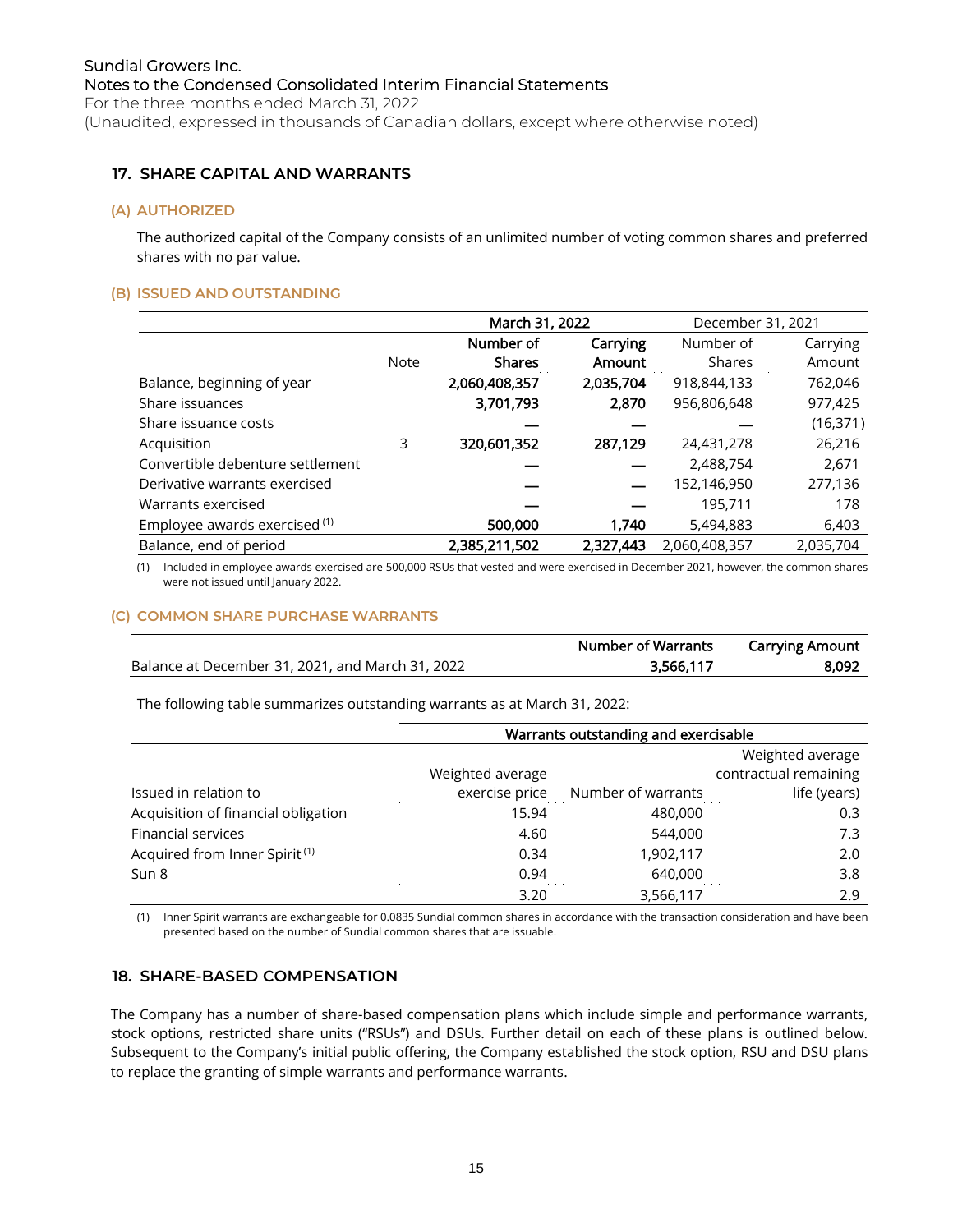For the three months ended March 31, 2022 (Unaudited, expressed in thousands of Canadian dollars, except where otherwise noted)

#### The components of share-based compensation expense are as follows:

|                              |       | Three months ended<br>March 31 |
|------------------------------|-------|--------------------------------|
|                              | 2022  | 2021                           |
| Equity-settled expense       |       |                                |
| Simple warrants (A)          | 547   | 597                            |
| Stock options (B)            | 29    | 70                             |
| Restricted share units (C)   | 2,389 | 1,644                          |
| Cash-settled expense         |       |                                |
| Deferred share units (i) (D) | 1,239 | 1,145                          |
|                              | 4,204 | 3,456                          |

(i) Cash-settled DSUs are accounted for as a liability and are measured at fair value based on the market value of the Company's common shares at each period end. Fluctuations in the fair value are recognized during the period in which they occur.

## **EQUITY-SETTLED PLANS**

## **A) SIMPLE AND PERFORMANCE WARRANTS**

The Company issued simple warrants and performance warrants to employees, directors and others at the discretion of the Board. Simple and performance warrants granted generally vest annually over a three-year period, simple warrants expire five years after the grant date and performance warrants do not expire.

The following table summarizes changes in the simple and performance warrants during the three months ended March 31, 2022:

|                              | Simple<br>warrants<br>outstanding | Weighted<br>average<br>exercise price | Performance<br>warrants<br>outstanding | Weighted<br>average<br>exercise price |
|------------------------------|-----------------------------------|---------------------------------------|----------------------------------------|---------------------------------------|
| Balance at December 31, 2021 | 2,594,200                         | \$<br>4.86                            | 1,387,200                              | 4.18                                  |
| Forfeited                    | (32,000)                          | 2.97                                  |                                        | 0.00                                  |
| Balance at March 31, 2022    | 2,562,200                         | \$<br>4.88                            | 1,387,200                              | 4.18                                  |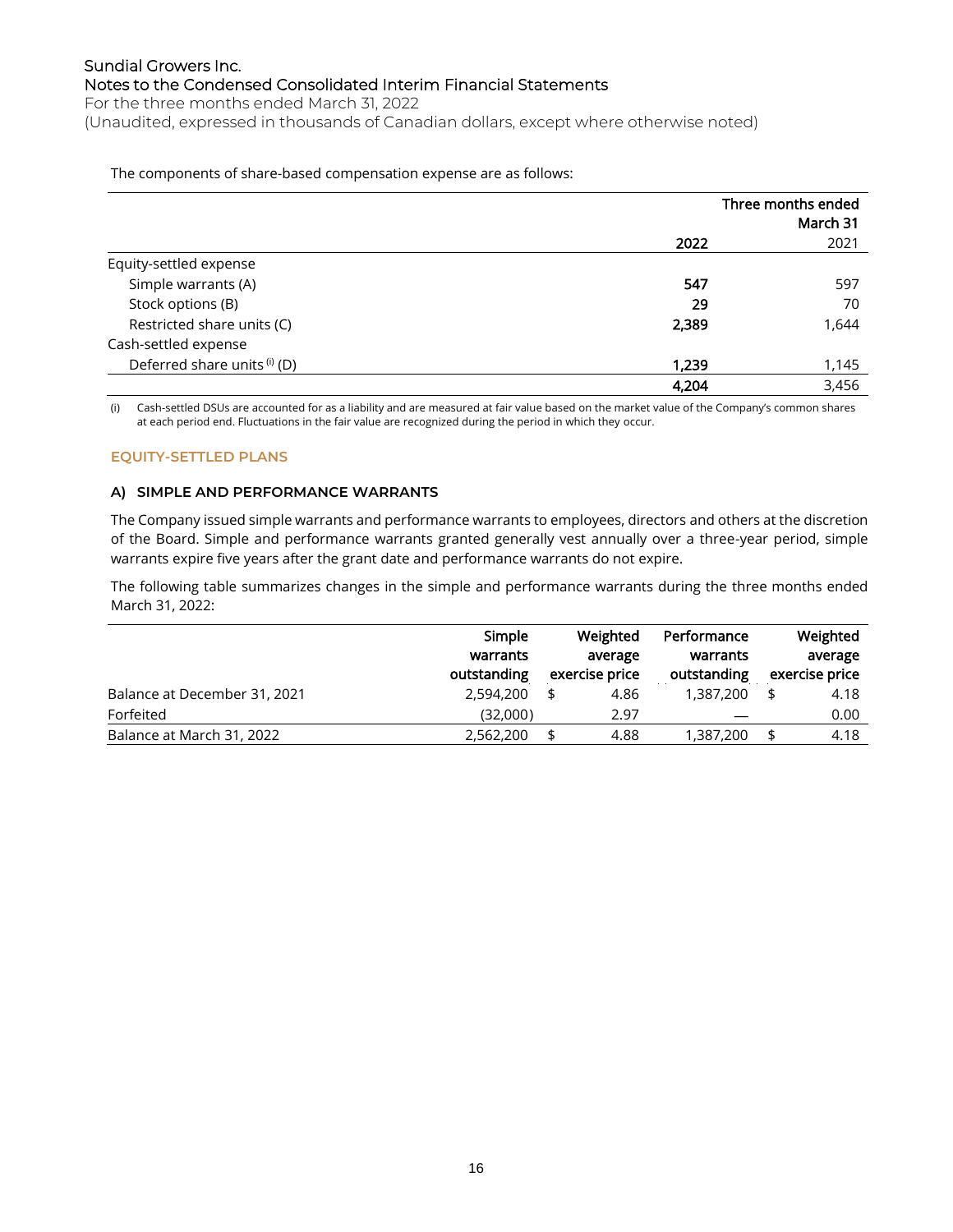For the three months ended March 31, 2022 (Unaudited, expressed in thousands of Canadian dollars, except where otherwise noted)

Warrants outstanding Warrants exercisable Range of exercise prices Number of warrants Weighted average exercise price Weighted average contractual life (years) Number of warrants Weighted average exercise price Weighted average contractual life (years) Simple warrants \$0.63 - \$0.94 889,400 0.72 1.97 889,400 0.72 1.97 \$2.97 - \$4.53 319,200 3.10 2.53 303,200 3.06 2.42 \$6.25 - \$9.38 1,219,200 6.29 4.48 499,200 6.35 4.45 \$12.50 - \$37.50 134,400 23.91 5.28 52,800 18.65 4.14 2,562,200 \$ 4.88 3.40 1,744,600 \$ 3.28 2.82 Performance warrants \$0.63 - \$0.94 458,667 0.68 n/a 458,667 0.68 n/a \$1.25 - \$1.88 189,333 1.51 n/a 181,333 1.50 n/a \$2.97 - \$4.53 504,000 3.16 n/a 504,000 3.16 n/a \$6.25 - \$9.38 144,533 7.23 n/a 38,400 6.25 n/a \$12.50 - \$37.50 90,667 28.24 n/a — — n/a 1,387,200 \$ 4.18 n/a 1,182,400 \$ 2.04 n/a

The following table summarizes outstanding simple and performance warrants as at March 31, 2022:

## **B) STOCK OPTIONS**

The Company issues stock options to employees and others at the discretion of the Board. Stock options granted generally vest annually in thirds over a three-year period and expire ten years after the grant date.

The following table summarizes changes in stock options during the three months ended March 31, 2022:

|                                                 | Stock options<br>outstanding | Weighted<br>average<br>exercise price |
|-------------------------------------------------|------------------------------|---------------------------------------|
| Balance at December 31, 2021 and March 31, 2022 | 444.600                      | 1.33                                  |

The following table summarizes outstanding stock options as at March 31, 2022:

|                 |           | Stock options outstanding |           | Stock options exercisable |
|-----------------|-----------|---------------------------|-----------|---------------------------|
|                 |           | Weighted                  |           | Weighted                  |
|                 |           | average                   |           | average                   |
|                 | Number of | contractual               | Number of | contractual               |
| Exercise prices | options   | life (years)              | options   | life (years)              |
| \$1.15          | 325,000   | 8.16                      | 108,332   | 8.16                      |
| \$1.19          | 81,600    | 8.24                      | 81,600    | 8.24                      |
| \$3.15          | 38,000    | 6.11                      | 20,500    | 5.81                      |
|                 | 444,600   | 8.00                      | 210,432   | 7.96                      |
|                 |           |                           |           |                           |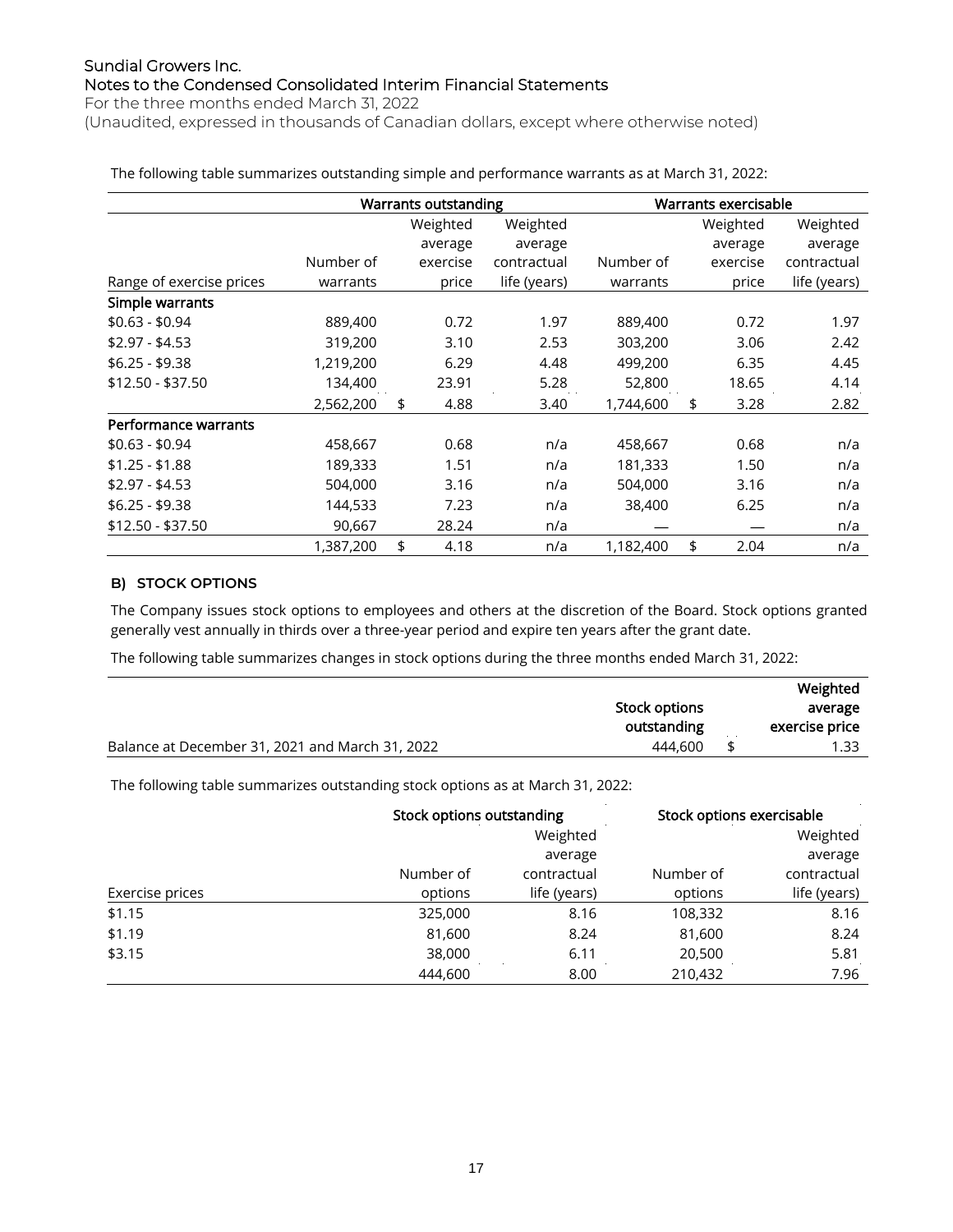For the three months ended March 31, 2022 (Unaudited, expressed in thousands of Canadian dollars, except where otherwise noted)

## **C) RESTRICTED SHARE UNITS**

RSUs are granted to employees and the vesting requirements and maximum term are at the discretion of the Board. RSUs are exchangeable for an equal number of common shares.

The following table summarizes changes in RSUs during the three months ended March 31, 2022:

|                              | <b>RSUs</b> |
|------------------------------|-------------|
|                              | outstanding |
| Balance at December 31, 2021 | 7,535,930   |
| Granted                      | 15,646,309  |
| Forfeited                    | (337,000)   |
| Balance at March 31, 2022    | 22,845,239  |

## **CASH-SETTLED PLANS**

## **D) DEFERRED SHARE UNITS**

DSUs are granted to directors and generally vest in equal instalments over one year. DSUs are settled by making a cash payment to the holder equal to the fair value of the Company's common shares calculated at the date of such payment. DSUs are accounted for as a liability instrument and measured at fair value based on the market value of the Company's common shares at each period end.

As at March 31, 2022, the Company recognized a liability of \$5.3 million relating to the fair value of cash-settled DSUs (December 31, 2021 – \$4.0 million). The current portion of \$0.5 million is included within accounts payable and accrued liabilities and \$4.8 million is included as a non-current liability within other liabilities (note 16).

The following table summarizes changes in DSUs during the three months ended March 31, 2022:

|                              | <b>DSUs</b> |
|------------------------------|-------------|
|                              | outstanding |
| Balance at December 31, 2021 | 5,512,436   |
| Granted                      | 522,050     |
| Balance at March 31, 2022    | 6,034,486   |

#### **19. GROSS REVENUE**

Cannabis revenue is derived from contracts with customers and is comprised of sales to Provincial boards that sell cannabis through their respective distribution models, sales to licensed producers for further processing, and sales to medical customers. Cannabis retail revenue is derived from retail cannabis sales to customers, franchise revenue consisting of royalty, advertising and franchise fee revenue, and other revenue consisting of millwork, supply and accessories revenue. Liquor retail revenue is derived from the sale of wines, beers and spirits to customers.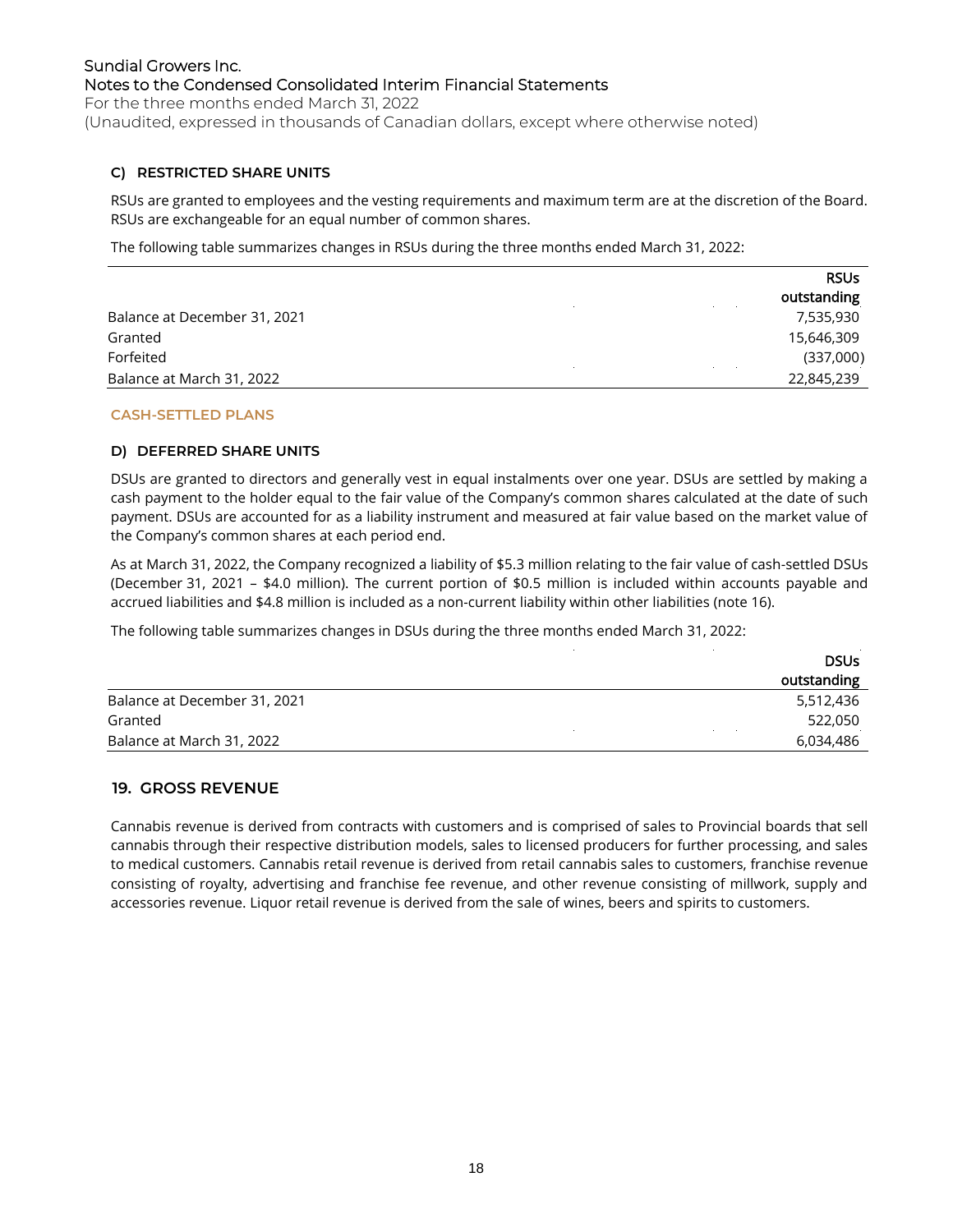For the three months ended March 31, 2022

(Unaudited, expressed in thousands of Canadian dollars, except where otherwise noted)

|                                       |        | Three months ended<br>March 31 |
|---------------------------------------|--------|--------------------------------|
|                                       | 2022   | 2021                           |
| Cannabis revenue                      |        |                                |
| Provincial boards                     | 9,732  | 9,042                          |
| Medical                               | 3      | 2                              |
| Licensed producers                    | 1,570  | 2,704                          |
| Cannabis revenue <sup>(1)</sup>       | 11,305 | 11,748                         |
| Cannabis retail revenue               |        |                                |
| Retail <sup>(2)</sup>                 | 5,439  |                                |
| Franchise                             | 2,050  |                                |
| Other (millwork, supply, accessories) | 23     |                                |
| Cannabis retail revenue               | 7,512  |                                |
| Liquor retail revenue <sup>(3)</sup>  | 1,310  |                                |
| Gross revenue                         | 20,127 | 11,748                         |

(1) The Company had four major customers each with revenue in excess of 10% of total cannabis revenue. Sales to major customers totaled \$7.8 million for the three months ended March 31, 2022 (three months ended March 31, 2021 – four major customers with total sales of \$8.1 million).

(2) Includes revenue of \$705 from Nova retail stores for the one-day period March 31, 2022 (note 3).

(3) One-day period March 31, 2022 (note 3).

The following table disaggregates cannabis revenue by form for the periods noted:

|                                       |       | Three months ended |
|---------------------------------------|-------|--------------------|
|                                       |       | March 31           |
|                                       | 2022  | 2021               |
| Revenue from dried flower             | 8,853 | 9,716              |
| Revenue from vapes                    | 531   | 1,413              |
| Revenue from oil                      | 27    | 181                |
| Revenue from edibles and concentrates | 1,536 | 438                |
| Revenue from service                  | 358   |                    |
| Gross cannabis revenue<br>11,305      |       | 11,748             |

## **20. INVESTMENT REVENUE**

|                                                     | Three months ended<br>March 31 |       |
|-----------------------------------------------------|--------------------------------|-------|
|                                                     | 2022                           | 2021  |
| Interest and fee revenue                            |                                |       |
| Interest revenue from investments at amortized cost | 995                            | 113   |
| Interest and fee revenue from investments at FVTPL  | 2,116                          | 2,182 |
| Interest revenue from cash                          | 750                            | 554   |
|                                                     | 3,861                          | 2,849 |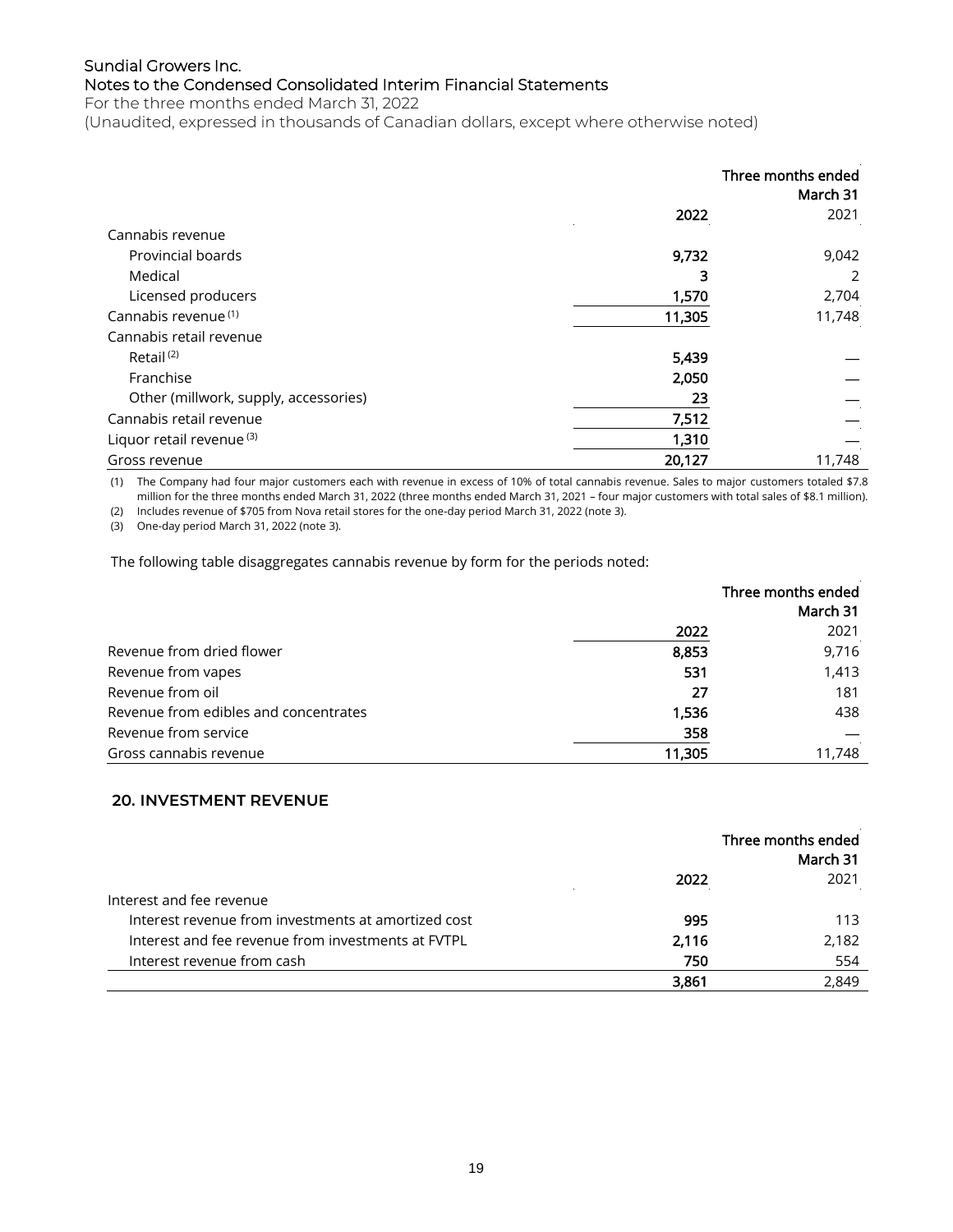For the three months ended March 31, 2022 (Unaudited, expressed in thousands of Canadian dollars, except where otherwise noted)

|                                    |           | Three months ended<br>March 31 |
|------------------------------------|-----------|--------------------------------|
|                                    | 2022      | 2021                           |
| Investment revenue                 |           |                                |
| Realized gains                     | 124       | 8,019                          |
| Unrealized (losses) gains (note 6) | (17, 834) | 4,881                          |
|                                    | (17,710)  | 12,900                         |

## **21. FINANCE COSTS**

|                                        | Three months ended<br>March 31 |      |
|----------------------------------------|--------------------------------|------|
|                                        | 2022                           | 2021 |
| Cash finance expense                   |                                |      |
| Other finance costs                    | 24                             | 28   |
|                                        | 24                             | 28   |
| Non-cash finance expense (income)      |                                |      |
| Interest on lease liabilities          | 340                            | 23   |
| Financial guarantee liability recovery | (142)                          |      |
|                                        | 198                            | 23   |
| Interest income                        | (283)                          |      |
|                                        | (61)                           | 51   |

## **22. LOSS PER SHARE**

|                                               |           | Three months ended |
|-----------------------------------------------|-----------|--------------------|
|                                               |           | March 31           |
|                                               | 2022      | 2021               |
| Weighted average shares outstanding (000s)    |           |                    |
| Basic and diluted (1)                         | 2,061,462 | 1,439,597          |
| Net loss attributable to Sundial Growers Inc. | (37,904)  | (134, 416)         |
| Per share - basic and diluted                 | (0.02)    | (0.09)             |

(1) For the three months ended March 31, 2022, there were 3.6 million equity classified warrants, 99.3 million derivative warrants, 2.6 million simple warrants, 1.4 million performance warrants, 0.4 million stock options and 22.8 million RSUs that were excluded from the calculation as the impact was anti-dilutive (three months ended March 31, 2021– 1.0 million equity classified warrants, 99.3 million derivative warrants, 3.2 million simple warrants, 1.6 million performance warrants, 0.6 million stock options and 13.6 million RSUs).

## **23. FINANCIAL INSTRUMENTS**

The financial instruments recognized on the consolidated statement of financial position are comprised of cash and cash equivalents, restricted cash, marketable securities, accounts receivable, investments at amortized cost, investments at FVTPL, accounts payable and accrued liabilities and derivative warrants.

## **A) FAIR VALUE**

The carrying value of cash and cash equivalents, restricted cash, accounts receivable and accounts payable and accrued liabilities approximate their fair value due to the short-term nature of the instruments. The carrying value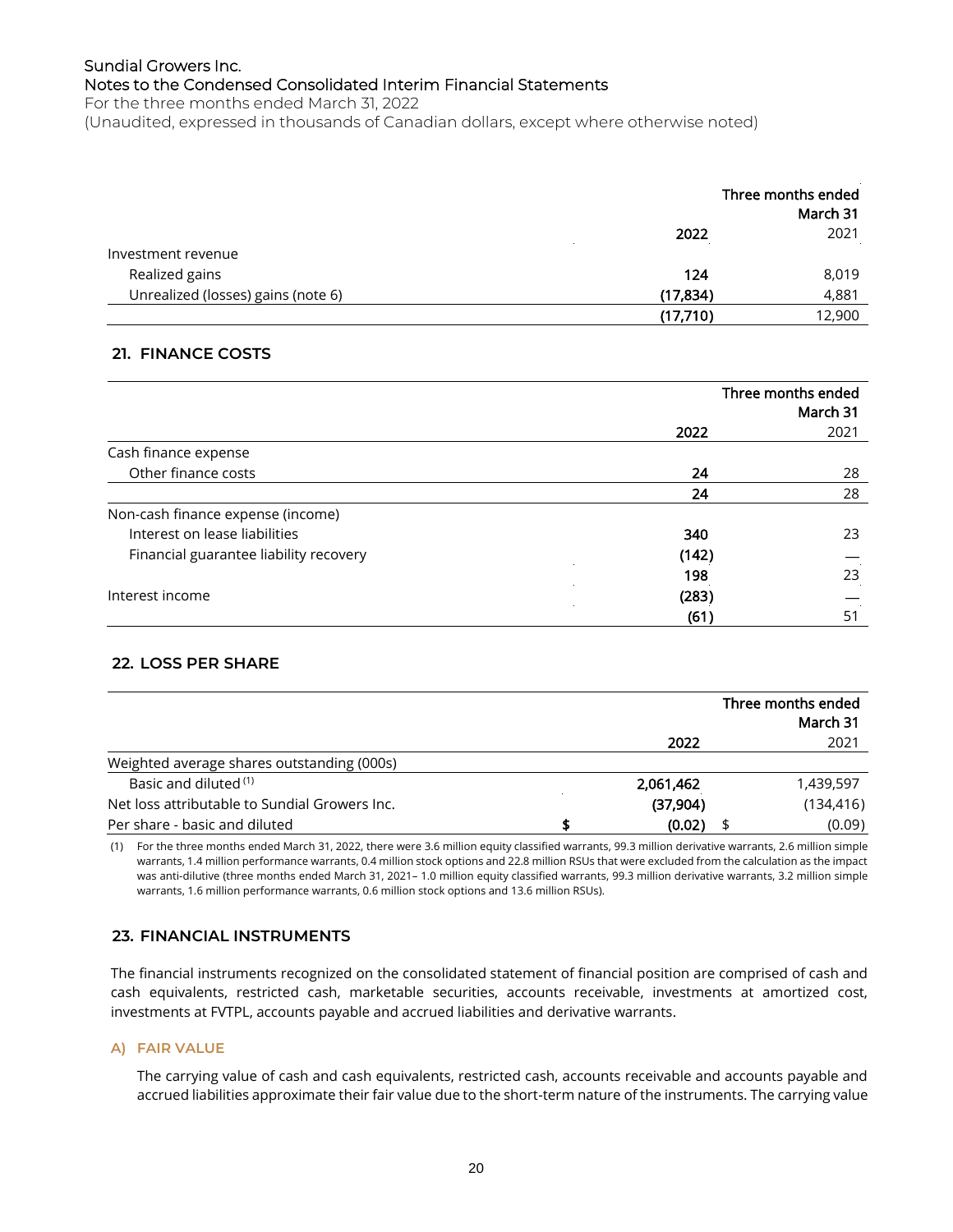For the three months ended March 31, 2022

(Unaudited, expressed in thousands of Canadian dollars, except where otherwise noted)

of investments at amortized cost approximate their fair value as the fixed interest rates approximate market rates for comparable transactions.

Fair value measurements of marketable securities, investments at FVTPL and derivative warrants are as follows:

|                                    |          | Fair value measurements using |         |         |
|------------------------------------|----------|-------------------------------|---------|---------|
|                                    | Carrying |                               |         |         |
| March 31, 2022                     | amount   | Level 1                       | Level 2 | Level 3 |
| Recurring measurements:            |          |                               |         |         |
| Financial assets                   |          |                               |         |         |
| Marketable securities              | 66,491   | 66,491                        |         |         |
| Investments at FVTPL               | 63,179   |                               |         | 63,179  |
| <b>Financial liabilities</b>       |          |                               |         |         |
| Derivative warrants <sup>(1)</sup> | 30,058   |                               |         | 30,058  |
|                                    |          | Fair value measurements using |         |         |
|                                    | Carrying |                               |         |         |
| December 31, 2021                  | amount   | Level 1                       | Level 2 | Level 3 |
| Recurring measurements:            |          |                               |         |         |
| Financial assets                   |          |                               |         |         |
| Marketable securities              | 83,724   | 83,724                        |         |         |
| Investments at FVTPL               | 48,576   |                               |         | 48,576  |
| <b>Financial liabilities</b>       |          |                               |         |         |
| Derivative warrants <sup>(1)</sup> | 21,700   |                               |         | 21,700  |

(1) The carrying amount is an estimate of the fair value of the derivative warrants and is presented as a current liability. The Company has no cash obligation with respect to the derivative warrants, rather it will deliver common shares if and when warrants are exercised.

At March 31, 2022, a 10% change in the material assumptions would change the estimated fair value of derivative warrant liabilities by approximately \$4.8 million.

There were no transfers between Levels 1, 2 and 3 inputs during the period.

## **24. COMMITMENTS AND CONTINGENCIES**

The following table summarizes contractual commitments at March 31, 2022:

|                               | Less than | One to three         | Three to five  |                               |         |
|-------------------------------|-----------|----------------------|----------------|-------------------------------|---------|
|                               | one year  | years                | vears          | Thereafter                    | Total   |
| Accounts payable and accrued  |           |                      |                |                               |         |
| liabilities                   | 62,123    |                      |                |                               | 62,123  |
| Lease obligations             | 38,137    | 66.634               | 49.645         | 65,007                        | 219,423 |
| Financial guarantee liability |           | 324<br>$\sim$ $\sim$ | <b>Service</b> | $\mathbf{a}$ and $\mathbf{a}$ | 324     |
| Balance, end of period        | 100.260   | 66.958               | 49,645         | 65,007                        | 281,870 |